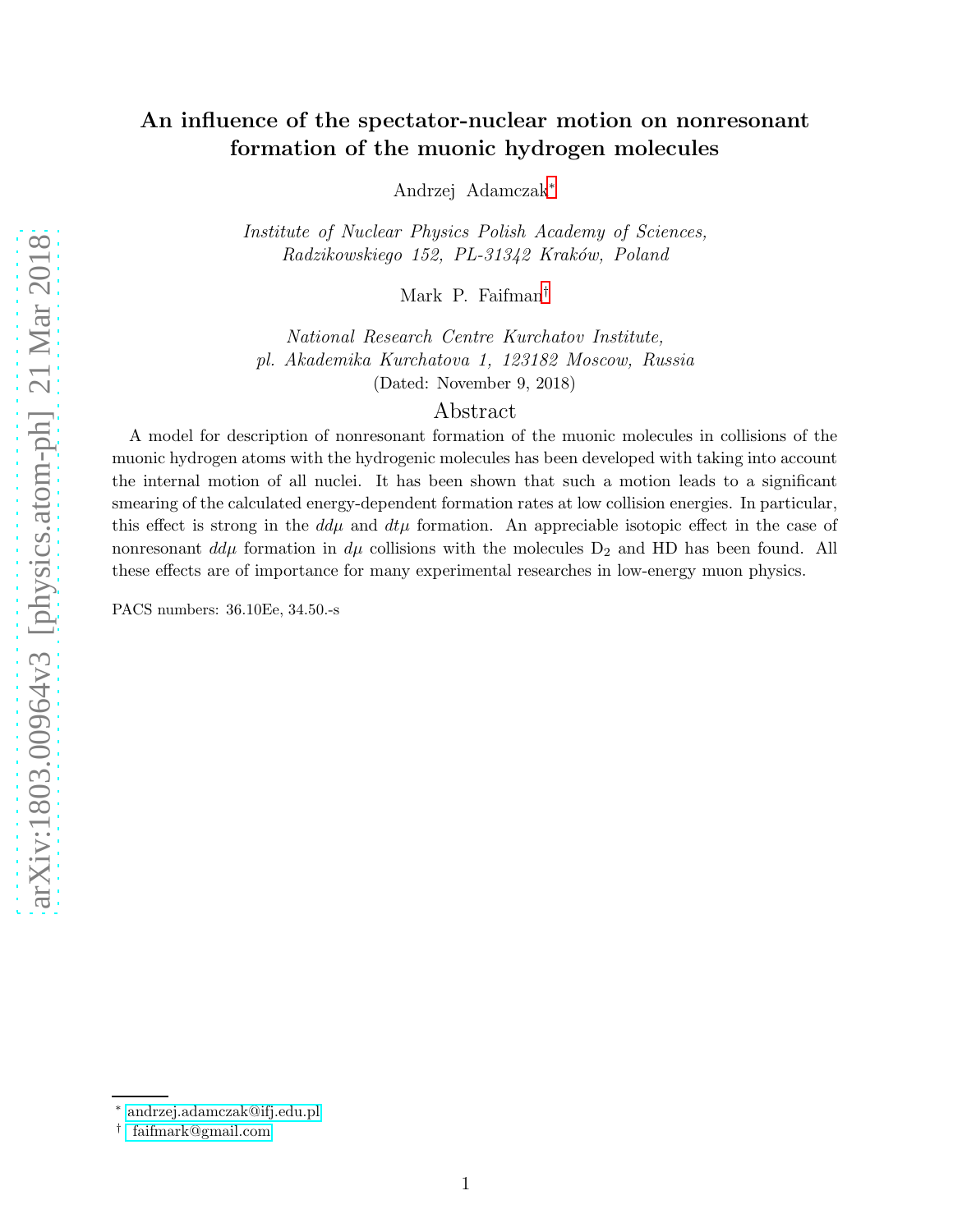#### I. INTRODUCTION

The formation of muonic molecules is one of crucial links in the chain of physical processes caused by the negative  $\mu^-$  muons in a hydrogen isotope mixtures (see reviews [\[1](#page-20-0)[–3\]](#page-20-1) and references therein). The interpretation and analysis of the data obtained in various experiments with low-energy muons require a knowledge of the energy-dependent formation rates of various muonic hydrogen molecules. For example, in the studies of muon-catalyzed pt and tt fusion [\[4,](#page-20-2) [5](#page-20-3)], in the PSI measurements [\[6](#page-20-4), [7](#page-20-5)] of the muon capture in the hydrogenisotope nuclei, as well as in the planned determination of the Zemach radius of proton by the FAMU collaboration [\[8](#page-20-6)] at RAL and by the CREMA collaboration [\[9\]](#page-20-7) at PSI.

The muonic molecule being the three-body system (ion, in reality) consists of the two hydrogen isotope nuclei and the muon. Such  $\mu$ -molecular systems are formed in collisions of the muonic  $a\mu$ -atoms  $(a = p, d, \text{ or } t)$  with the hydrogen-isotope (hydrogenic) molecules  $BX$  $(B, X = H, D, \text{or } T)$ . The quantum states of formed muonic molecules are defined by the different rotational  $(J)$  and vibrational  $(v)$  quantum numbers (see Table [I\)](#page-1-0)<sup>[1](#page-1-1)</sup>.

| State |         |          |         | Molecule |         |         |  |  |
|-------|---------|----------|---------|----------|---------|---------|--|--|
| (Jv)  | $pp\mu$ | $p d\mu$ | $pt\mu$ | $dd\mu$  | $dt\mu$ | $tt\mu$ |  |  |
| (11)  |         |          |         | 1.965    | 0.631   | 45.206  |  |  |
| (30)  |         |          |         |          |         | 48.838  |  |  |
| (01)  |         |          |         | 35.844   | 34.834  | 83.771  |  |  |
| (20)  |         |          |         | 86.494   | 102.649 | 172.702 |  |  |
| (10)  | 107.266 | 97.498   | 99.126  | 226.682  | 232.471 | 289.142 |  |  |
| (00)  | 253.152 | 221.549  | 213.840 | 325.074  | 319.140 | 362.910 |  |  |

<span id="page-1-0"></span>TABLE I. The binding energies  $|\varepsilon_{Jv}|$  (in eV) of the muonic molecules  $ab\mu$  in the states  $(Jv)$ .

The loosely bound  $(J = 1, v = 1)$  states of the  $dd\mu$  and  $dt\mu$  molecules refer to the formation, as a rule, by the resonance mechanism [\[13\]](#page-21-0) in the reaction of following type

$$
t\mu + D_2 \to [(dt\mu)_{11} \, dee]_{K\nu}^*,\tag{1}
$$

where the released energy of about  $|\epsilon_{11}|$  is transferred to the excitation of rotationalvibrational states  $(K\nu)$  of the molecular complex  $[(dt\mu)_{11}$ dee]. The rates  $\lambda_{dt\mu}$  and  $\lambda_{dd\mu}$ of such resonance reactions depend on the target temperature  $T$ . For the room temperature  $T = 300$  K, these rates are on the order of  $10^8$  s<sup>-1</sup> [\[2\]](#page-20-8) and  $10^6$  s<sup>-1</sup> [\[3,](#page-20-1) [14\]](#page-21-1), respectively.

In any other state  $(Jv)$ , the muonic molecular ions  $ab\mu$  are formed via the nonresonant process [\[1,](#page-20-0) [15,](#page-21-2) [16\]](#page-21-3)

<span id="page-1-2"></span>
$$
a\mu + BX \to [(ab\mu)_{Jv} \, xe]^+ + e^-, \tag{2}
$$

with conversion of the released energy into electron ionization of the BX molecule. The rates of transitions [\(2\)](#page-1-2) to all  $(Jv)$ -states of  $ab\mu$  have been calculated in Ref. [\[17\]](#page-21-4), except that for the  $(J = 1, v = 1)$  states of the molecules  $d d\mu$  and  $d t\mu$ . Later on, the nonresonant formation in such a loosely bound state was also considered for collision energies higher

<span id="page-1-1"></span><sup>&</sup>lt;sup>1</sup> The table is compiled from the data of Ref. [\[10\]](#page-20-9), whereas the binding energies of the state  $(J = 1, v = 1)$ are taken from Ref. [\[11\]](#page-20-10) (see also Ref. [\[12\]](#page-21-5)).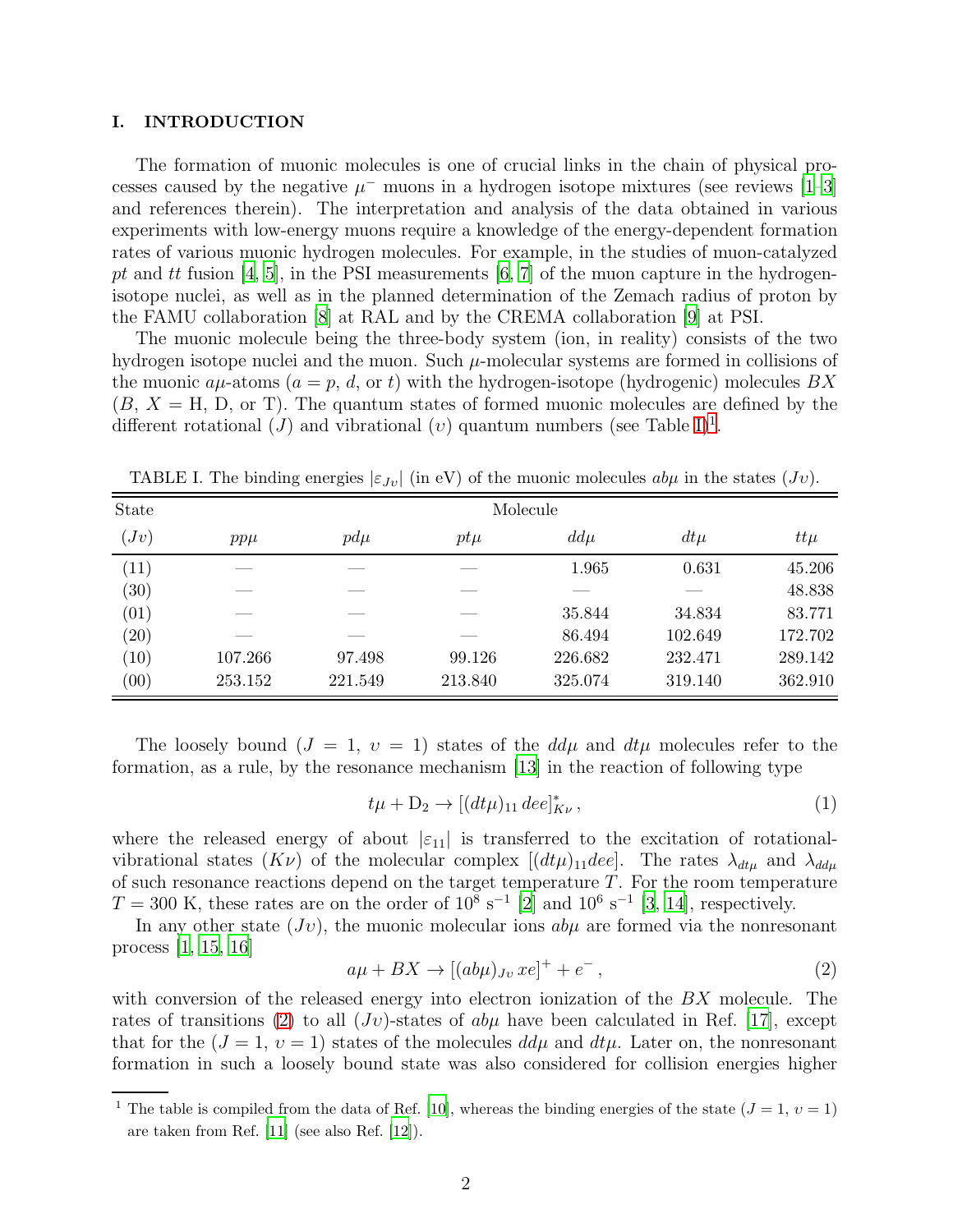than the electron ionization potential of the  $BX$  molecule [\[18\]](#page-21-6). There was shown that the corresponding rates of reactions [\(2\)](#page-1-2) could be significant. The rates of such nonresonant formation reach the magnitudes up to  $10^7$  s<sup>-1</sup>, depending on energy of  $a\mu$  collision with a BX molecule.

A comparison of the measured [\[3](#page-20-1), [19,](#page-21-7) [20\]](#page-21-8) and calculated [\[17,](#page-21-4) [18\]](#page-21-6) rates of nonresonant transitions in reactions [\(2\)](#page-1-2) demonstrated a very good agreement for different muonic molecules, although some differences between the theory and experiments were observed in the case of low-temperature  $H/D$  targets. In order to improve the calculating scheme [\[17\]](#page-21-4), in which the distance between the center of mass (CM) of molecule  $ab\mu$  and the spectator nucleus x of the molecule  $BX$  was kept constant, the internal motion of both the nuclei b and x within the BX molecule is taken into account in the present work.

In Sec. [II,](#page-2-0) a transformation of the nonresonant formation rates calculated [\[17](#page-21-4)] in the center of mass of the  $a\mu + b$  system to the laboratory system  $a\mu + BX$  is carried out with taking into account the internal motion of nuclei b and x within the molecule  $BC$ . A harmonic model of the molecular vibrations is used in Sec. [III](#page-7-0) in order quantitatively to describe the internal nuclear motion within the hydrogenic molecules. The results and discussion are included in Sec. [IV.](#page-11-0)

## <span id="page-2-0"></span>II. TRANSFORMATION OF THE NONRESONANT FORMATION RATES BE-TWEEN THE CENTER-OF-MASS AND LABORATORY SYSTEMS

The rates  $\lambda$  of nonresonant formation of  $ab\mu$  molecules were calculated in Ref. [\[17\]](#page-21-4) assuming that the nucleus  $x$  in the molecule  $BX$  is a distant spectator, which is located at a fixed position  $\mathbf{R}_0$  with respect to the nucleus b (see Fig. [1\)](#page-2-1). These rates, which were calculated in



<span id="page-2-1"></span>FIG. 1. (Color online) Relative coordinates for the description of nonresonant formation of the aby molecule in  $a\mu$  collision with molecule BX. The electrons are not displayed here. Vector  $\mathbf{r}_m$ denotes the position of the  $BX$  molecule center of mass reckoned from the  $a\mu$  atom center of mass.

the center of mass of the  $a\mu + b$  system (*nuclear* CMS), are functions of collision energy  $\varepsilon$ in this system:  $\lambda = \lambda(\varepsilon)$ . A dependence of  $\varepsilon$  on the momentum **k** of relative motion of the  $a\mu$  atom and the nucleus b is expressed as follows

<span id="page-2-2"></span>
$$
\varepsilon = \frac{\mathbf{k}^2}{2\mu}, \qquad \mathbf{k} = \mu \frac{\mathrm{d}\mathbf{r}_b}{\mathrm{d}t}, \tag{3}
$$

where the reduced mass  $\mu$  of the  $a\mu + b$  system is given by the relations

<span id="page-2-3"></span>
$$
\mu^{-1} = M_{a\mu}^{-1} + M_b^{-1}, \qquad M_{a\mu} = M_a + M_\mu \,, \tag{4}
$$

in which  $M_{\mu}$  is the muon mass and the masses of nuclei a and b are denoted by  $M_a$  and  $M_b$ , respectively.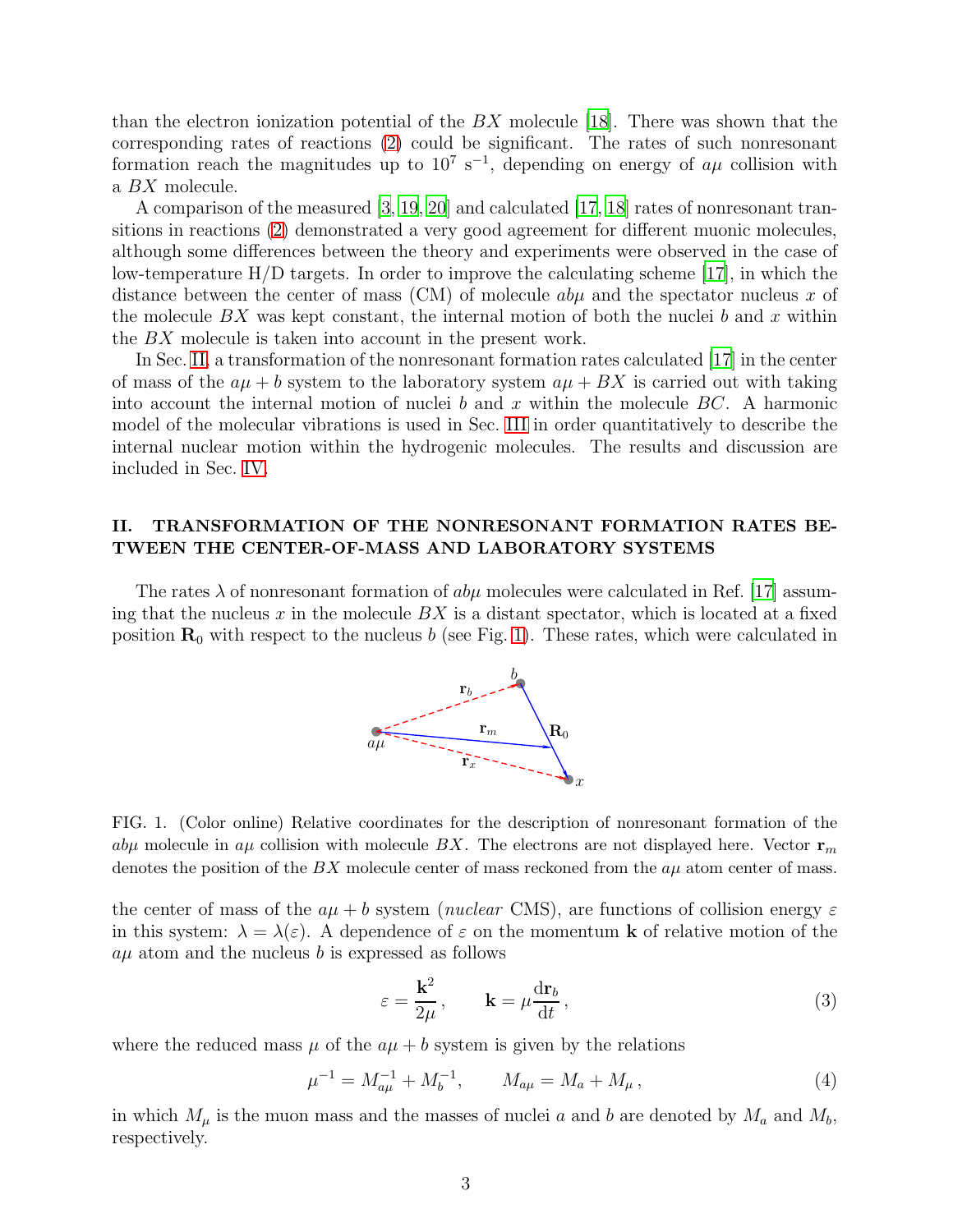For the analysis of the experimental data, it is often more convenient to use the formation rates as functions of kinetic energy E of the  $a\mu$  atoms in the laboratory frame (LAB). Such LAB rates were estimated in Refs. [\[18,](#page-21-6) [21](#page-21-9)] using the rates  $\lambda(\varepsilon)$ , which were calculated in the nuclear CMS, and the transformation of the following form [\[22,](#page-21-10) [23\]](#page-21-11):

<span id="page-3-0"></span>
$$
\lambda(E,T) = \int_0^\infty \lambda(\tilde{\varepsilon}_Q) G(\mathbf{p}, \tilde{\varepsilon}_Q) d\tilde{\varepsilon}_Q , \qquad (5)
$$

<span id="page-3-1"></span>with the "distribution function"  $G(\mathbf{p}, \varepsilon_Q)$  defined below

$$
G(\mathbf{p}, \varepsilon_Q) = \sqrt{\frac{M_{bx}}{2\pi T}} \frac{M_{a\mu}}{\mu_t p} \left\{ \exp\left[ -\frac{M_{bx}}{2T} \left( \frac{Q}{\mu_t} - \frac{p}{M_{a\mu}} \right)^2 \right] - \exp\left[ -\frac{M_{bx}}{2T} \left( \frac{Q}{\mu_t} + \frac{p}{M_{a\mu}} \right)^2 \right] \right\}.
$$
\n(6)

The total mass  $M_t$  and the reduced mass  $\mu_t$  of the  $a\mu + BX$  system (henceforth called the molecular system) are given by the relations

$$
M_t = M_{a\mu} + M_{bx}, \quad \mu_t^{-1} = M_{a\mu}^{-1} + M_{bx}^{-1},
$$
  
\n
$$
M_{bx} = M_b + M_x,
$$
\n(7)

<span id="page-3-3"></span>where  $M_x$  denotes the mass of nucleus x. In Eqs. [\(5\)](#page-3-0)–[\(6\)](#page-3-1), the momentum **p** of  $a\mu$  atom in LAB and the momentum  $\bf{Q}$  of relative motion of the  $a\mu$  atom and molecule BX are related to the corresponding kinetic energies  $E$  and  $\varepsilon_Q$  by the following expressions:

<span id="page-3-4"></span>
$$
E = \mathbf{p}^2 / (2M_{a\mu})\tag{8}
$$

and

<span id="page-3-2"></span>
$$
\varepsilon_Q = \frac{\mathbf{Q}^2}{2\mu_t}, \qquad \mathbf{Q} = \mu_t \frac{\mathrm{d}\mathbf{r}_m}{\mathrm{d}t} \,. \tag{9}
$$

The employment of Eqs.  $(5)-(9)$  $(5)-(9)$  for calculating the formation rates was based on the assumption that the target molecules  $BX$  are point-like objects and their kinetic-energy distribution in a target at temperature  $T$  has the Maxwellian shape. The dependencies

<span id="page-3-6"></span>
$$
\varepsilon_Q = \frac{\mu_t}{\mu} \varepsilon, \qquad \mathbf{Q} = \frac{\mu_t}{\mu} \mathbf{k} \tag{10}
$$

between the relative energies  $\varepsilon_Q$  and  $\varepsilon$ , as well as between the corresponding momenta Q and **k**, are inferred from Eqs. [\(3\)](#page-2-2) and [\(9\)](#page-3-2) using the approximation  $\mathbf{r}_m \approx \mathbf{r}_b$ .

The simplified procedure of the formation-rate transformation between the *nuclear* (or molecular) CMS and LAB, which is briefly described above, denotes in fact that the internal motion of the nuclei in a target molecule BX is neglected and that merely the correct masses  $M_{bx}$  and  $\mu_t$  of the system  $a\mu + BX$ , which are defined in Eq. [\(7\)](#page-3-3), are substituted in Eqs. [\(5\)](#page-3-0)–[\(8\)](#page-3-4) instead of the masses  $M_b$  and  $\mu$  of the system  $a\mu + b$  [from Eq [\(4\)](#page-2-3)].

Since the hydrogenic molecules are very light, the kinetic energy  $\varepsilon_q$ 

<span id="page-3-5"></span>
$$
\varepsilon_q = \frac{\mathbf{q}^2}{2\mu_{bx}}, \quad \mathbf{q} = \mu_{bx} \frac{d\mathbf{R}_0}{dt}, \quad \mu_{bx}^{-1} = M_b^{-1} + M_x^{-1},
$$
\n(11)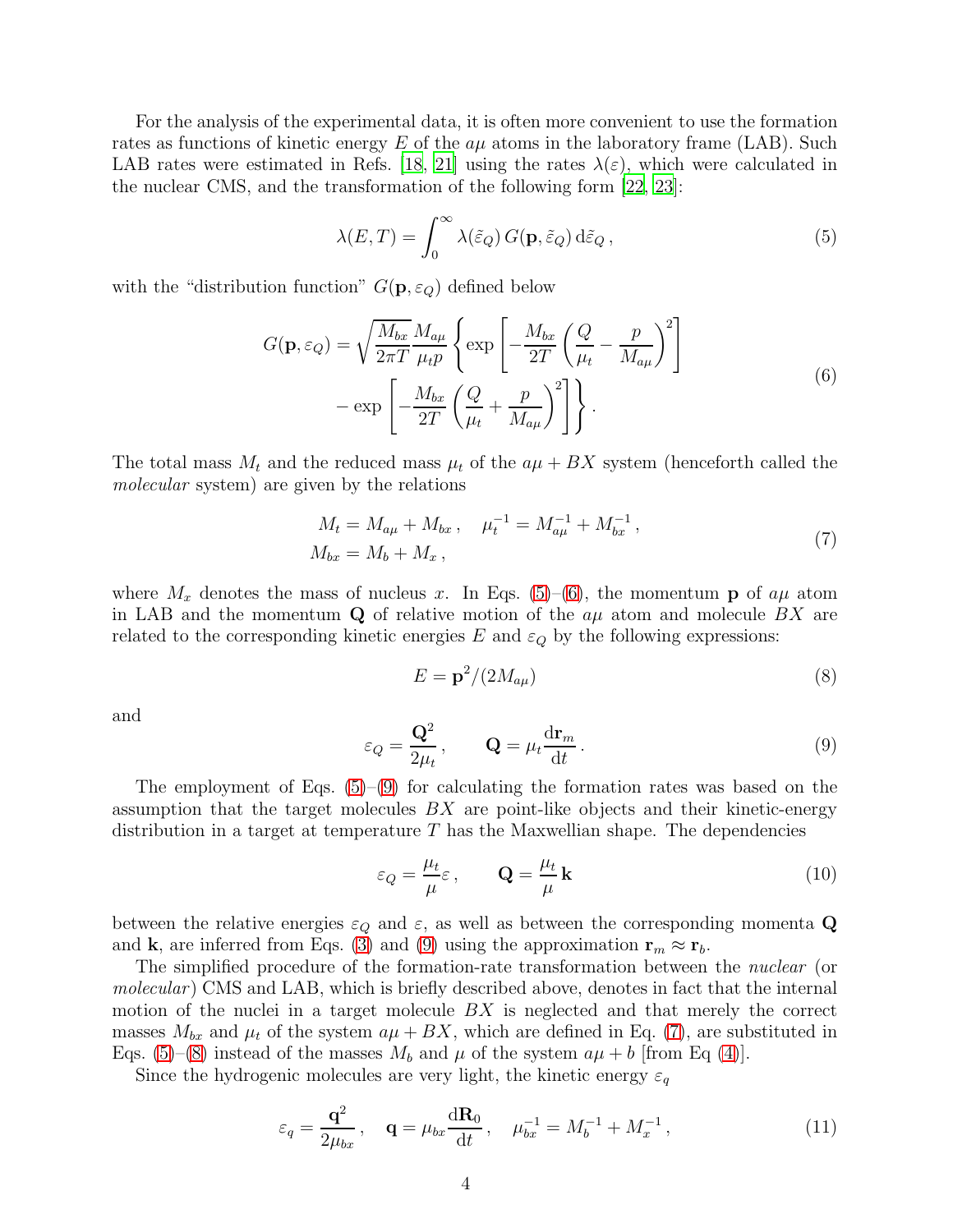which corresponds to the relative momentum  $q$ , is quite large. Even in the ground state of the molecule BX, this energy is on the order of its vibrational quantum  $\omega_0 \approx 0.3{\text -}0.5 \text{ eV}$ [\[24\]](#page-21-12) due to the zero-point vibrations. Therefore, the previous above-mentioned scheme of  $\lambda(\varepsilon)$  transformation between CMS and LAB is not valid in general. In order to improve this scheme, it is indispensable to consider the  $a\mu$  atom collision with a real BX molecule of finite dimensions, instead of a point-like molecule  $BX$  that is located at the position of a free nucleus b.

The following relations between different vectors of the  $a\mu + BX$  system are inferred from Fig. [1:](#page-2-1)

$$
\mathbf{R}_0 = \mathbf{R}_x - \mathbf{R}_b = \mathbf{r}_x - \mathbf{r}_b,
$$
\n
$$
\mathbf{R}_m = \frac{M_b \mathbf{R}_b + M_x \mathbf{R}_x}{M_{bx}}, \qquad \mathbf{r}_m = \frac{M_b \mathbf{r}_b + M_x \mathbf{r}_x}{M_{bx}},
$$
\n
$$
\mathbf{R}_b = \mathbf{R}_m - \frac{M_x}{M_{bx}} \mathbf{R}_0,
$$
\n
$$
\mathbf{r}_b = \mathbf{r}_m - \frac{M_x}{M_{bx}} \mathbf{R}_0,
$$
\n
$$
\mathbf{r}_x = \mathbf{r}_m + \frac{M_b}{M_{bx}} \mathbf{R}_0,
$$
\n(12)

in which vectors  $\mathbf{R}_b$ ,  $\mathbf{R}_x$ , and  $\mathbf{R}_m$  denote the positions of the nuclei b and x, and their center of mass in LAB, respectively. Vectors  $\mathbf{r}_b$ ,  $\mathbf{r}_x$  and  $\mathbf{r}_m$  correspond to the relative positions of the particles.

The momentum **p** of  $a\mu$  atom and the momentum  $\mathbf{p}_b$  of nucleus b in LAB are connected with the relative momentum **k** [see Eq. [\(3\)](#page-2-2)] by the following formulas [\[24\]](#page-21-12):

<span id="page-4-4"></span><span id="page-4-0"></span>
$$
\mathbf{p} = -\mathbf{k} + \frac{M_{a\mu}}{M} \boldsymbol{\mathcal{P}},\tag{13}
$$

<span id="page-4-1"></span>
$$
\mathbf{p}_b = \mathbf{k} + \frac{M_b}{M} \boldsymbol{\mathcal{P}}\,,\tag{14}
$$

where  $M = M_a + M_b + M_\mu$  and  $\mathcal{P} = \mathbf{p} + \mathbf{p}_b$  are the total mass and momentum of the 3-body system  $(ab\mu)$ , respectively. The inverse relation for the momentum **k** is evident from Eqs.  $(13)–(14)$  $(13)–(14)$ :

<span id="page-4-2"></span>
$$
\mathbf{k} = (M_{a\mu}\mathbf{p}_b - M_b\mathbf{p})/M. \tag{15}
$$

Analogously to Eqs.  $(13)$ – $(14)$ , the following relations

<span id="page-4-3"></span>
$$
\mathbf{p}_b = -\mathbf{q} + \frac{M_b}{M_{bx}} \mathbf{P}_m , \qquad (16)
$$

$$
\mathbf{p}_x = \mathbf{q} + \frac{M_x}{M_{bx}} \mathbf{P}_m, \qquad (17)
$$

<span id="page-4-5"></span>
$$
\mathbf{P}_m = \mathbf{p}_x + \mathbf{p}_b, \tag{18}
$$

hold for the LAB momenta  $p_b$  and  $p_x$  of the respective nuclei b and x, and the vector  $P_m$ of the total momentum of molecule  $BX$ . The relative momentum  $q$  of the nuclei b and x [see Eq. [\(11\)](#page-3-5) and Fig. [1\]](#page-2-1) is given by the expression

<span id="page-4-6"></span>
$$
\mathbf{q} = (M_b \mathbf{p}_x - M_x \mathbf{p}_b) / M_{bx}, \qquad (19)
$$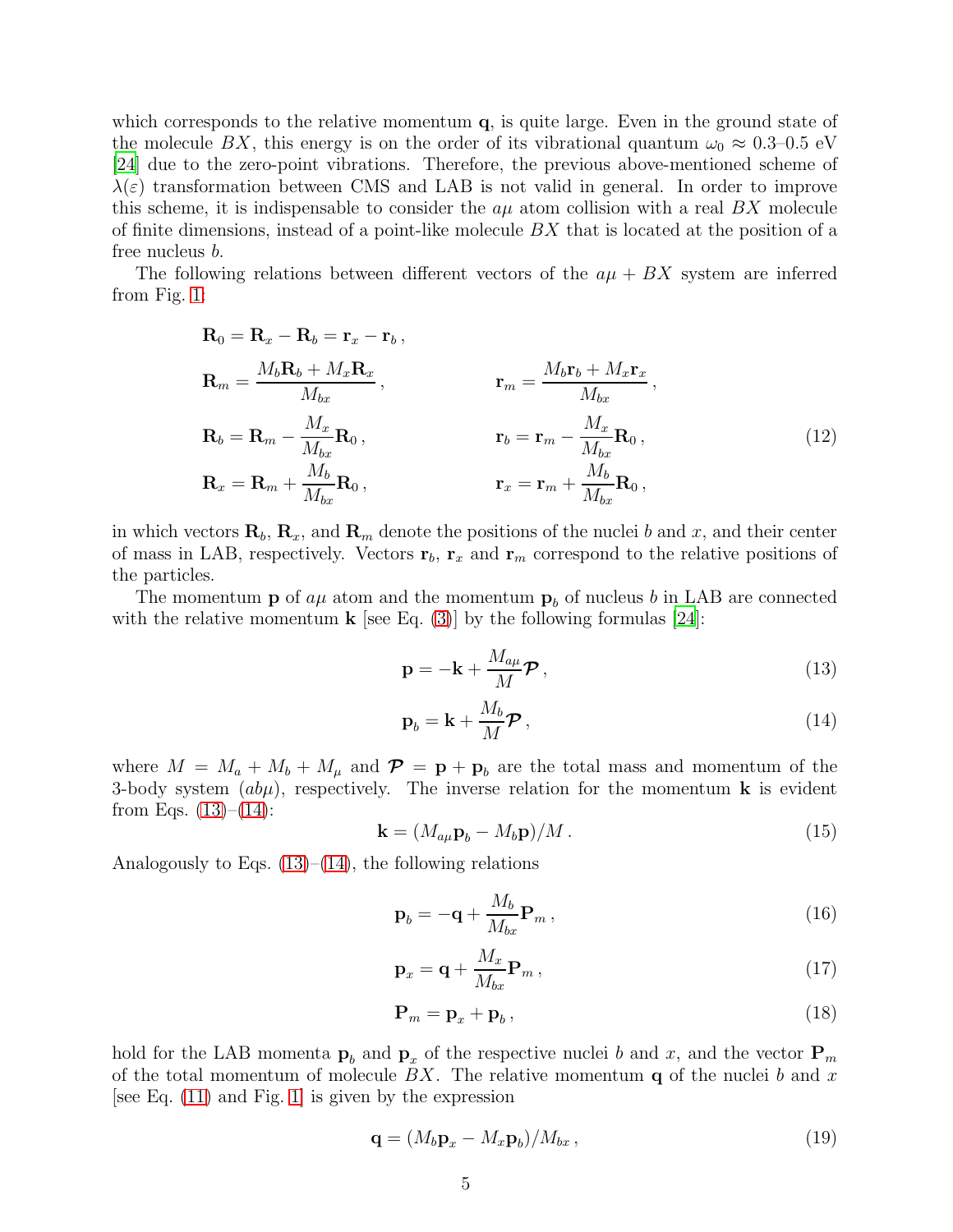which is similar to Eq.  $(15)$ . By virtue of Eq.  $(16)$ , the momentum  $(15)$  takes the following form:

$$
\mathbf{k} = \frac{1}{M} \left( \frac{M_{a\mu} M_b}{M_{bx}} \mathbf{P}_m - M_{a\mu} \mathbf{q} - M_b \mathbf{p} \right). \tag{20}
$$

From Fig. [1,](#page-2-1) one can infer the relation

<span id="page-5-0"></span>
$$
\mathbf{r}_b = \mathbf{r}_m - \beta_b \mathbf{R}_0 \,, \tag{21}
$$

where  $\beta_b \mathbf{R}_0$  denotes the position of the molecule  $BX$  center of mass with respect to nucleus b:

$$
\beta_b = \frac{M_x}{M_b + M_x} = \frac{\mu_{bx}}{M_b} \,. \tag{22}
$$

The equation [\(21\)](#page-5-0), together with the definitions [\(3\)](#page-2-2), [\(9\)](#page-3-2) and [\(11\)](#page-3-5), leads to the following relation

$$
\mathbf{k} = \mu \left( \frac{\mathbf{Q}}{\mu_t} - \beta_b \frac{\mathbf{q}}{\mu_{bx}} \right)
$$
 (23)

between the momenta **k**, **q** and **Q**. Analogously to Eq. [\(3\)](#page-2-2), the relative kinetic energy  $\varepsilon$  can be expressed as

<span id="page-5-6"></span>
$$
\varepsilon \equiv \varepsilon(\mathbf{Q}, \mathbf{q}) = \frac{\mu}{2} \left( \frac{\mathbf{Q}}{\mu_t} - \beta_b \frac{\mathbf{q}}{\mu_{bx}} \right)^2.
$$
 (24)

A relation between the formation rate  $\lambda(\varepsilon)$  in the center of mass of the  $a\mu + b$  system and the respective rate  $\lambda(E)$  in the LAB frame of the  $a\mu + BX$  system, which takes into account the internal motion of nucleus  $b$  within  $BX$ , can be written down in the form

<span id="page-5-3"></span>
$$
\lambda(E,T) \equiv \lambda(\mathbf{p},T) = \int \lambda(\varepsilon) \, dW(\mathbf{p}_b, \mathbf{p}_x) \, dF_T(\mathbf{P}), \qquad (25)
$$

where  $F_T(P) \equiv F(P, T)$  is the Maxwellian distribution of the molecules BX over their momenta P in LAB

$$
dF_T(\mathbf{P}) = F(\mathbf{P}, T) d^3 P
$$
  
=  $(2\pi M_{bx}T)^{-3/2} \exp(-\mathbf{P}^2/2M_{bx}T) d^3 P,$  (26)

<span id="page-5-4"></span>and  $W(\mathbf{p}_b, \mathbf{p}_x)$  is the distribution of nuclei b and x

<span id="page-5-5"></span>
$$
dW(\mathbf{p}_b, \mathbf{p}_x) = |\Psi(\mathbf{p}_b, \mathbf{p}_x)|^2 \frac{d^3 p_b}{(2\pi)^3} \frac{d^3 p_x}{(2\pi)^3}
$$
(27)

with respect to the momenta  $\mathbf{p}_b$  and  $\mathbf{p}_x$  in the LAB frame. Function  $\Psi(\mathbf{p}_b, \mathbf{p}_x)$  denotes here the wave function of molecule  $BX$  in the momentum representation, which is equivalent to the real-space function

<span id="page-5-1"></span>
$$
\Psi(\mathbf{r}_b, \mathbf{r}_x) = \exp(i\mathbf{P} \cdot \mathbf{R}_m) \Phi(\mathbf{R}_0), \qquad (28)
$$

<span id="page-5-2"></span>with both the total momentum **P** and the center-of-mass position  $\mathbf{R}_m$  of BX given in LAB. In the momentum representation, the function [\(28\)](#page-5-1) has the following form:

$$
\Psi(\mathbf{p}_b, \mathbf{p}_x) = \int \Psi(\mathbf{r}_b, \mathbf{r}_x) \exp(-i\mathbf{p}_b \cdot \mathbf{r}_b)
$$
  
\n
$$
\exp(-i\mathbf{p}_x \cdot \mathbf{r}_x) d^3 r_b d^3 r_x.
$$
\n(29)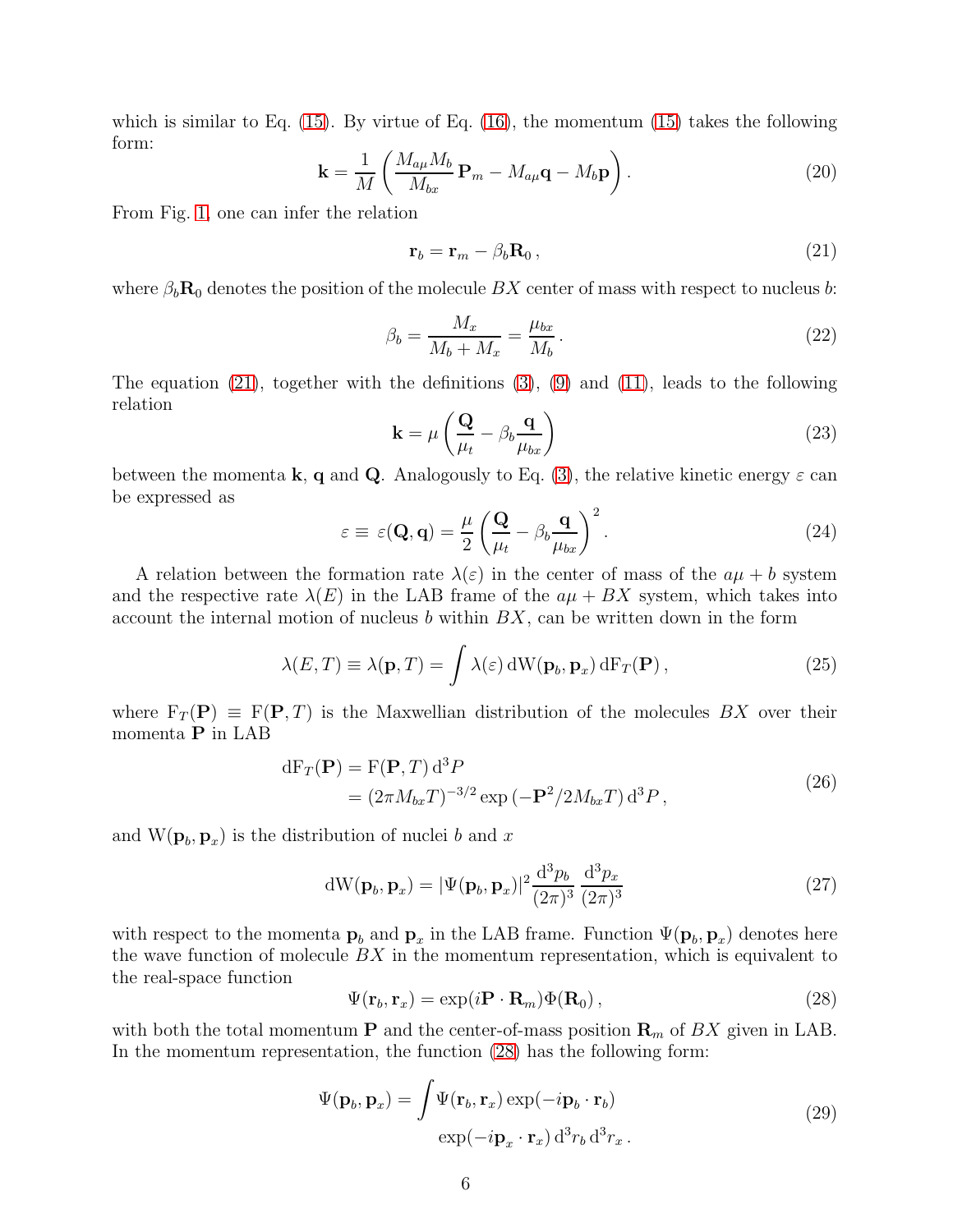Upon employing the expression

$$
\mathbf{p}_b \cdot \mathbf{r}_b + \mathbf{p}_x \cdot \mathbf{r}_x = \mathbf{q} \cdot \mathbf{R}_0 + \mathbf{P}_m \cdot \mathbf{R}_m, \qquad (30)
$$

which follows from Eqs. [\(12\)](#page-4-4)–[\(14\)](#page-4-1), and changing the variables  $d^3r_b d^3r_x \rightarrow d^3R_m d^3R_0$ in Eq. [\(29\)](#page-5-2), we obtain

$$
\Psi(\mathbf{p}_b, \mathbf{p}_x) = \int \Phi(\mathbf{R}_0) \exp(-i\mathbf{q} \cdot \mathbf{R}_0)
$$
  
\n
$$
\exp[-i(\mathbf{P}_m - \mathbf{P}) \cdot \mathbf{R}_m] d^3 R_0 d^3 R_m.
$$
\n(31)

<span id="page-6-0"></span>Then, using the following representation of the Dirac delta function

$$
\int \exp[-i(\mathbf{P}_m - \mathbf{P}) \cdot \mathbf{R}_m] d^3 R_m = (2\pi)^3 \delta(\mathbf{P}_m - \mathbf{P})
$$
\n(32)

and the definition

$$
\psi(\mathbf{q}) \equiv \int \Phi(\mathbf{R}_0) \exp(-i\mathbf{q} \cdot \mathbf{R}_0) d^3 R_0 , \qquad (33)
$$

equation [\(31\)](#page-6-0) leads to the relation

<span id="page-6-1"></span>
$$
|\Psi(\mathbf{p}_b, \mathbf{p}_x)|^2 = [(2\pi)^3 \delta(\mathbf{P}_m - \mathbf{P})]^2 |\psi(\mathbf{q})|^2.
$$
 (34)

This relation can be simplified on employing the following formula [\[25\]](#page-21-13):

$$
\delta(x-a)\delta(x-b) = V\delta(x-a),\tag{35}
$$

in which the arbitrary constant corresponds to the normalization of volume:  $V = 1$ . Then, the expression [\(34\)](#page-6-1) can be written as

<span id="page-6-2"></span>
$$
|\Psi(\mathbf{p}_b, \mathbf{p}_x)|^2 = (2\pi)^3 \delta(\mathbf{P}_m - \mathbf{P}) |\psi(\mathbf{q})|^2.
$$
 (36)

The formation rate [\(25\)](#page-5-3) in LAB now takes the form

<span id="page-6-3"></span>
$$
\lambda(\mathbf{p},T) = \int \lambda(\varepsilon) \, \mathbf{F}(\mathbf{P},T) \, \mathrm{d}^3 P \, |\psi(\mathbf{q})|^2 \, \frac{\mathrm{d}^3 q}{(2\pi)^3},\tag{37}
$$

by virtue of Eqs. [\(26\)](#page-5-4), [\(27\)](#page-5-5), [\(36\)](#page-6-2), and the subsequent change  $d^3p_b d^3p_x \to d^3P_m d^3q$ , of the integration variables and the integration over  $d^3P_m$ .

Using Eqs. [\(18\)](#page-4-5) and [\(19\)](#page-4-6) the collision energy  $\varepsilon$  defined in Eq. [\(3\)](#page-2-2) can be expressed in terms of the LAB momenta

<span id="page-6-5"></span>
$$
\varepsilon = \frac{1}{2\mu M^2} \left( M_b \mathbf{p} + M_{a\mu} \mathbf{q} - \frac{M_{a\mu} M_b}{M_{bx}} \mathbf{P} \right)^2.
$$
 (38)

Now, the rate [\(37\)](#page-6-3) can be written down as follows [\[22\]](#page-21-10):

<span id="page-6-4"></span>
$$
\lambda(E,T) \equiv \lambda(\mathbf{p},T) = \int F(\mathbf{P},T) \,\Lambda(\varepsilon_Q) \,\mathrm{d}^3 P \,, \tag{39}
$$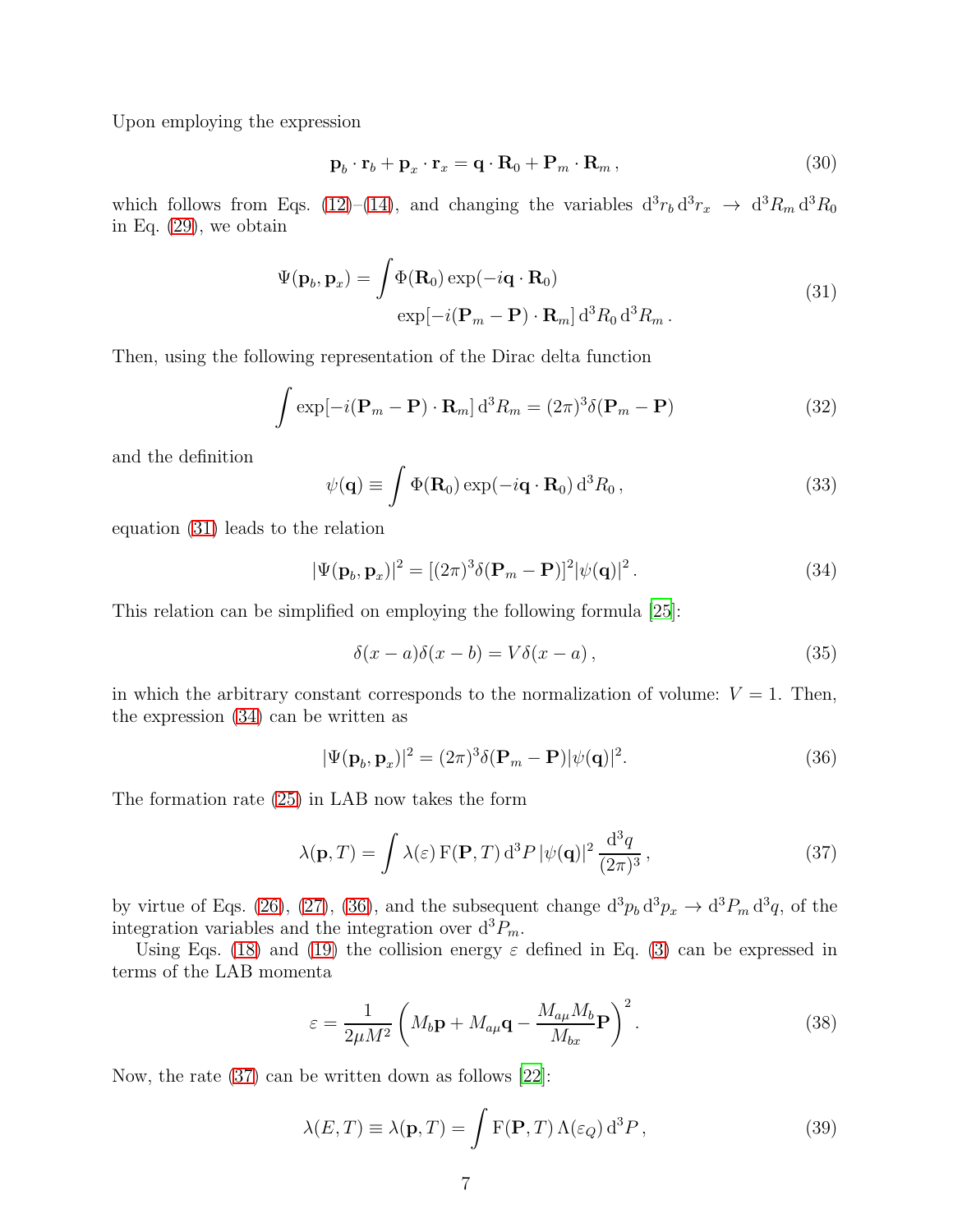<span id="page-7-3"></span>where

$$
\Lambda(\varepsilon_Q) \equiv \int |\psi(\mathbf{q})|^2 \frac{\mathrm{d}^3 q}{(2\pi)^3} \int_0^\infty \delta(\varepsilon - \tilde{\varepsilon}) \,\lambda(\tilde{\varepsilon}) \,\mathrm{d}\tilde{\varepsilon}
$$
\n
$$
= \int_0^\infty \lambda(\tilde{\varepsilon}) \, g(\varepsilon_Q, \tilde{\varepsilon}) \,\mathrm{d}\tilde{\varepsilon} \,, \tag{40}
$$

and the notation

<span id="page-7-4"></span>
$$
g(\varepsilon_Q, \tilde{\varepsilon}) \equiv \int |\psi(\mathbf{q})|^2 \delta(\varepsilon - \tilde{\varepsilon}) \frac{\mathrm{d}^3 q}{(2\pi)^3} \tag{41}
$$

is introduced. The characteristic quantity  $\Lambda(\varepsilon_Q)$  in Eq. [\(39\)](#page-6-4) can be considered as the "formation rate" in the *molecular* CMS, which has been obtained upon the rate transformation from the nuclear CMS and then averaged over the momenta q of the nuclei with the distribution function  $g(\varepsilon_Q, \tilde{\varepsilon})$ , in accordance with Eqs. [\(38\)](#page-6-5) and [\(11\)](#page-3-5). Finally, Eq. [\(39\)](#page-6-4) for the formation rate in LAB is reduced to the form similar to that of formula [\(5\)](#page-3-0):

$$
\lambda(\mathbf{p}, T) = \int \mathbf{F}(\mathbf{P}, T) d^3 P \int_0^\infty \delta(\varepsilon_Q - \tilde{\varepsilon}_Q) \Lambda(\tilde{\varepsilon}_Q) d\tilde{\varepsilon}_Q
$$
  
= 
$$
\int_0^\infty \Lambda(\tilde{\varepsilon}_Q) G(\mathbf{p}, \tilde{\varepsilon}_Q) d\tilde{\varepsilon}_Q,
$$
 (42)

<span id="page-7-5"></span>where the "distribution" function  $G(\mathbf{p}, \tilde{\epsilon}_{Q})$  is defined as

<span id="page-7-1"></span>
$$
G(\mathbf{p}, \tilde{\varepsilon}_Q) \equiv \int \delta(\varepsilon_Q - \tilde{\varepsilon}_Q) \mathbf{F}(\mathbf{P}, T) d^3 P. \tag{43}
$$

According to Ref. [\[22](#page-21-10)], the function [\(43\)](#page-7-1) is identical with that defined by Eq. [\(6\)](#page-3-1). Using the definitions  $(7)-(9)$  $(7)-(9)$ , the latter function can also be written down in the following form:

$$
G(E, \varepsilon_Q) = \sqrt{\frac{M_t}{\pi \mu_t T}} \frac{1}{\sqrt{E}} \exp\left[-\frac{M_{bx}}{T} \left(\frac{\varepsilon_Q}{\mu_t} + \frac{E}{M_{a\mu}}\right)\right]
$$
  

$$
\sinh\left(\frac{2M_{bx}}{T} \sqrt{\frac{\varepsilon_Q E}{\mu_t M_{a\mu}}}\right).
$$
 (44)

<span id="page-7-6"></span>In particular, for  $E \to 0$ , one has:

$$
G(E, \varepsilon_Q) = 2\sqrt{\frac{1}{\pi T^3} \left(\frac{M_{bx}}{\mu_t}\right)^3} \sqrt{\varepsilon_Q} \exp\left(-\frac{M_{bx}}{\mu_t} \frac{\varepsilon_Q}{T}\right). \tag{45}
$$

## <span id="page-7-0"></span>III. INTERNAL NUCLEAR MOTION WITHIN A HYDROGENIC MOLECULE

<span id="page-7-2"></span>Equation  $(24)$  can be expressed [see definitions  $(9)$  and  $(11)$ ] in terms of kinetic energies  $\varepsilon_Q$  and  $\varepsilon_q$ , which correspond to the momenta **Q** and **q**, respectively:

$$
\varepsilon = \mu \left( \frac{\varepsilon_Q}{\mu_t} + \beta_b^2 \frac{\varepsilon_q}{\mu_{bx}} - 2\beta_b \sqrt{\frac{\varepsilon_Q \varepsilon_q}{\mu_t \mu_{bx}}} z \right),
$$
  

$$
z = \cos \vartheta,
$$
 (46)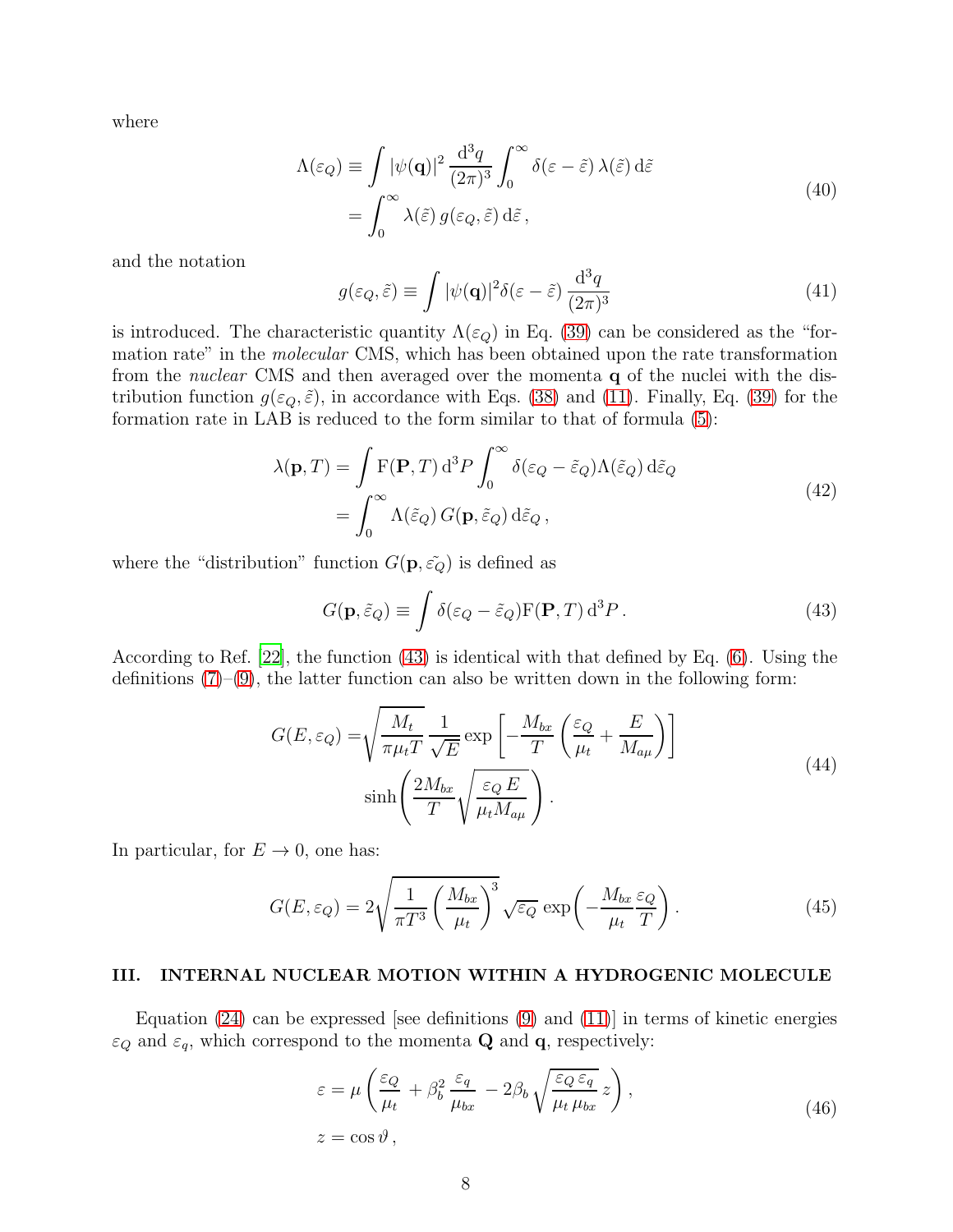where the angle between vectors **Q** and **q** is denoted by  $\vartheta$ . When  $\varepsilon_Q \gg \varepsilon_q$ , equation [\(46\)](#page-7-2) takes a simple asymptotic form [\(10\)](#page-3-6):  $\varepsilon = (\mu/\mu_t)\varepsilon_Q$ . On the other hand, when  $\varepsilon_Q \ll \varepsilon_q$ , kinetic energy  $\varepsilon$  is mainly determined by the internal molecular energy  $\varepsilon_q$ . In particular, at  $\varepsilon_Q \to 0$ , the characteristic energy  $\varepsilon$  tends to a constant value, which is given by the second term of Eq. [\(46\)](#page-7-2). The width of  $\varepsilon$  spectrum is ruled by the term  $\sqrt{\varepsilon_{Q}\varepsilon_{q}}$  and thus rises with increasing  $\varepsilon_Q$ . On the other hand, as Eq. [\(46\)](#page-7-2) indicates, a fixed kinetic energy  $\varepsilon_Q$  [\(9\)](#page-3-2) in CM of the *molecular*  $a\mu + BX$  system corresponds to a wide spectrum of energies  $\varepsilon$  in the nuclear CMS. As a result, the formation rate  $\Lambda(\varepsilon_{\Omega})$  in the molecular CMS, which is given in Eq. [\(40\)](#page-7-3), has been obtained on averaging the *input* formation rates  $\lambda(\varepsilon)$  over such a spectrum. This leads to an additional smearing of these rates (apart from the thermal motion of the molecules), if they significantly change within the spectrum of energies  $\varepsilon$ . This problem has already been considered in the case of  $a\mu$  scattering from hydrogenic molecules [\[26](#page-21-14)], where it has been shown there that the above-mentioned smearing effect is of importance for many low-energy scattering cross sections  $a\mu + BX$ .

In order to obtain the distribution  $g(\varepsilon_{Q}, \varepsilon)$  as a function of collision energies  $\varepsilon$  in the nuclear CMS for a fixed collision energy  $\varepsilon_Q$  in the molecular CMS [see Eq. [\(46\)](#page-7-2)], we follow the calculating scheme from Ref. [\[26](#page-21-14)]. It is assumed here that the orientation of molecule with respect to the vector  $\mathbf{r}_m$  is random. In a general case, the wave function  $\Phi_n(\mathbf{R}_0)$  of molecule  $BC$  in the quantum state n can be written as follows:

<span id="page-8-0"></span>
$$
\Phi_n(\mathbf{R}_0) = \frac{u_\nu(R_0)}{R_0} \, Y_{KM_K}(\hat{\mathbf{R}}_0) \,, \qquad \hat{\mathbf{R}}_0 \equiv \frac{\mathbf{R}_0}{R_0} \,, \tag{47}
$$

where  $n \equiv (\nu, K, M_K)$ , the vibrational quantum number is denoted by  $\nu$ , the rotational state is specified by the quantum numbers K and  $M_K$ , and  $Y_{KM_K}$  stands for the corresponding spherical harmonics. The radial wave function  $u_{\nu}$  in the harmonic approximation takes the form

$$
u_{\nu}(R_0) = \mathcal{N}_{\nu}H_{\nu}(\alpha \rho_0) \exp\left(-\frac{1}{2}\alpha^2 \rho_0^2\right),
$$
  

$$
\mathcal{N}_{\nu} = \sqrt{\frac{\alpha}{2^{\nu} \nu! \sqrt{\pi}}}, \quad \alpha = \sqrt{\mu_{bx} \omega_0}, \quad \rho_0 = R_0 - \bar{R}_0,
$$
 (48)

<span id="page-8-1"></span>where  $H_{\nu}$  denotes the  $\nu$ -th Hermite polynomial and  $\rho_0$  is the displacement of  $R_0$  from a mean distance  $\bar{R}_0$  between the nuclei b and x in BX. The rotational  $E_K$  and vibrational  $E_{\nu}$  energy levels are given as

$$
E_K = B_{\rm rot} K(K+1), \qquad E_{\nu} = (\nu + \frac{1}{2}) \,\omega_0 \,, \tag{49}
$$

where the rotational  $B_{\rm rot}$  and vibrational  $\omega_0$  constants depend on the type of hydrogen isotopes  $b$  and  $x$ .

<span id="page-8-2"></span>At temperatures usually applied in experiments, the molecules are in the ground vibrational state  $\nu = 0$ . Thus, the probability density [\(41\)](#page-7-4) for this state  $(n = 0) \equiv (\nu = 0, K, M_K)$ takes the form

$$
g(\varepsilon_Q, \tilde{\varepsilon}) = \int \left| \int \exp(-i\mathbf{q} \cdot \mathbf{R}_0) \Phi_0(\mathbf{R}_0) d^3 R_0 \right|^2
$$
  

$$
\delta(\varepsilon - \tilde{\varepsilon}) \frac{d^3 q}{(2\pi)^3},
$$
 (50)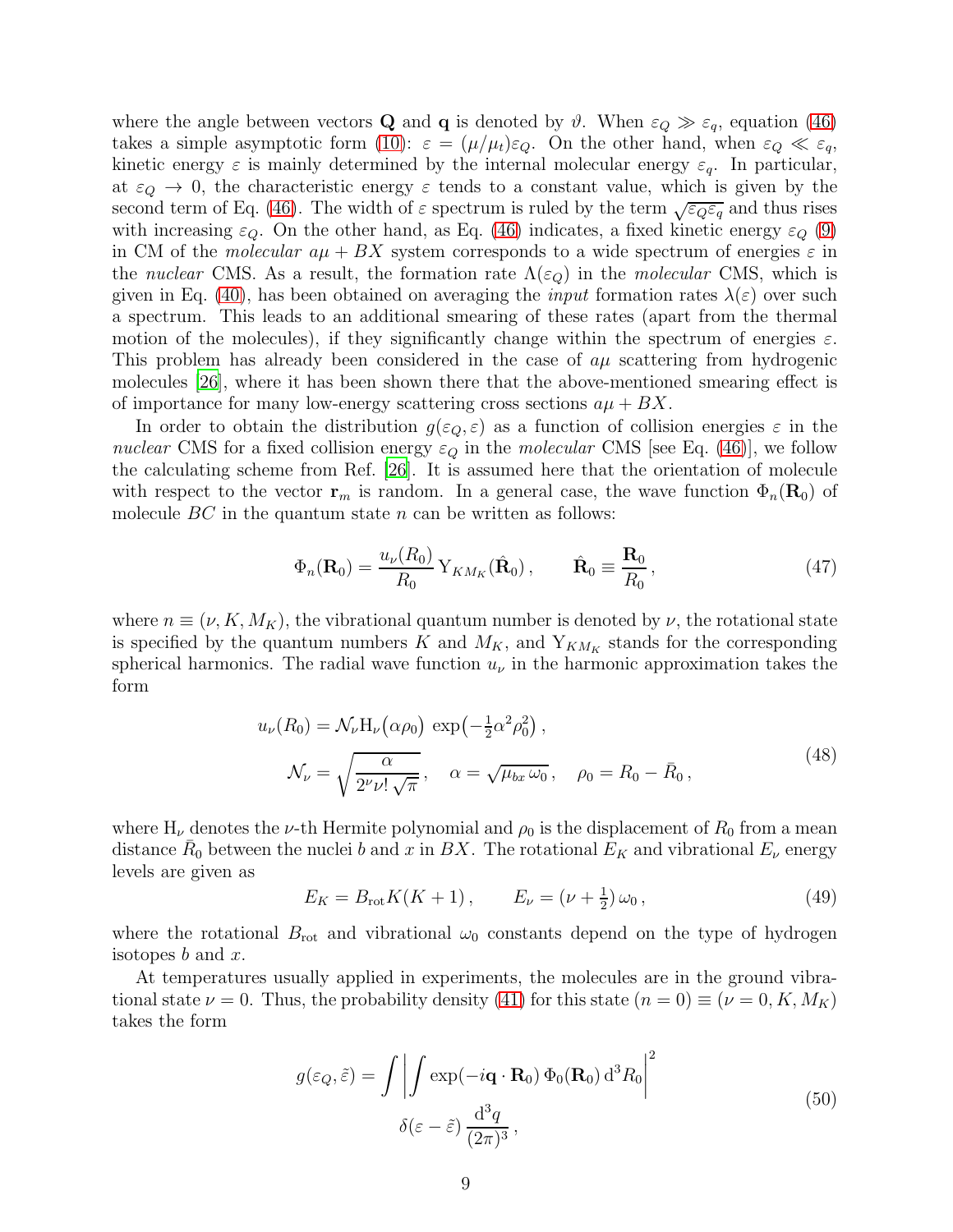The substitution of the functions  $(47)$ – $(48)$  into Eq. [\(50\)](#page-8-2) results in

<span id="page-9-1"></span>
$$
g(\varepsilon_Q, \tilde{\varepsilon}) = \int f_{0K}(q) \, |Y_{KM_K}(\hat{\mathbf{q}})|^2 \delta(\varepsilon - \tilde{\varepsilon}) \, d^3q \,, \tag{51}
$$

where

$$
f_{0K}(q) \equiv \frac{2\alpha}{\sqrt{\pi^3}} \mathcal{J}_R^2(q; K) , \qquad \hat{\mathbf{q}} = \mathbf{q}/q , \qquad (52)
$$

<span id="page-9-0"></span>
$$
\mathcal{J}_R(q; K) = \int_0^\infty j_K(qR_0) \exp\left(-\frac{1}{2}\alpha^2 \rho_0^2\right) R_0 \, dR_0 \,,\tag{53}
$$

and  $j_K(qR_0)$  denotes the K-th spherical Bessel function. The main contribution to the integral [\(53\)](#page-9-0) comes from the vicinity of  $\rho_0 \approx 0 (R_0 \approx \bar{R}_0)$ . Thus, we obtain a good approximation of  $\mathcal{J}_R$  if the lower integration limit is extended to  $-\infty$ . Then, we can use the asymptotic form of the function  $j_K(x)$  for  $x \gg K(K+1)$  [\[27\]](#page-21-15)

$$
j_K(x) \approx \frac{1}{x}\cos\left[x - \frac{1}{2}(K+1)\pi\right],\tag{54}
$$

which is the exact form for  $K = 0$  at any x. As a result, we obtain the following approximation:

<span id="page-9-4"></span>
$$
\mathcal{J}_R(q;K) \approx \sqrt{2\pi} \frac{\bar{R}_0}{\alpha} j_K(q\bar{R}_0) \exp\left(-\frac{q^2}{2\alpha^2}\right). \tag{55}
$$

In the case of  $K > 0$  and  $q\overline{R}_0 \lesssim K(K+1)$ , the integral  $\mathcal{J}_R$  should be estimated numerically.

Further evaluation of Eq. [\(51\)](#page-9-1) for  $g(\varepsilon_Q, \tilde{\varepsilon}) \equiv g_K(\varepsilon_Q, \tilde{\varepsilon})$  is performed using the additional averaging over the projections  $M_K$  with a uniform weight  $(2K + 1)^{-1}$  for a fixed K

$$
g_K(\varepsilon_Q, \tilde{\varepsilon}) = \frac{1}{2K+1} \sum_{M_K} \int f_{0K}(q) |Y_{KM_K}(\hat{\mathbf{q}})|^2 \delta(\varepsilon - \tilde{\varepsilon}) d^3 q
$$
  
= 
$$
\int_0^\infty f_{0K}(q) q^2 dq \int_0^{2\pi} \frac{1}{2K+1} \sum_{M_K} \mathcal{J}_{KM_K}(\varepsilon_q) d\phi.
$$
 (56)

<span id="page-9-3"></span>Here, the integral  $\mathcal{J}_{KM_K}(\varepsilon_q)$  is specified as

<span id="page-9-2"></span>
$$
\mathcal{J}_{KM_K}(\varepsilon_q) = \int_0^\pi |Y_{KM_K}(\vartheta,\phi)|^2 \delta(\varepsilon - \tilde{\varepsilon}) \sin \vartheta \, d\vartheta \tag{57}
$$

and the solid angle  $\Omega(\vartheta, \phi)$  determines the orientation of vector q with respect to a fixed vector Q:  $d\Omega = \sin \theta \, d\theta \, d\phi = dz \, d\phi$ . Then, on using the relation [\(46\)](#page-7-2), Eq. [\(57\)](#page-9-2) can be expressed as the following integral

$$
\mathcal{J}_{KM_K} = \int_{-1}^{1} |Y_{KM_K}(\vartheta, \phi)|^2 \delta \left(\frac{\mu}{\mu_t} \varepsilon_Q + \beta_b^2 \frac{\mu}{\mu_{bx}} \varepsilon_q - \tilde{\varepsilon} - 2\beta_b \frac{\mu}{\sqrt{\mu_t \mu_{bx}}} \sqrt{\varepsilon_Q \varepsilon_q} z\right) dz
$$
\n(58)

<span id="page-9-5"></span>with respect to the variable z. The delta function impose the following condition on z: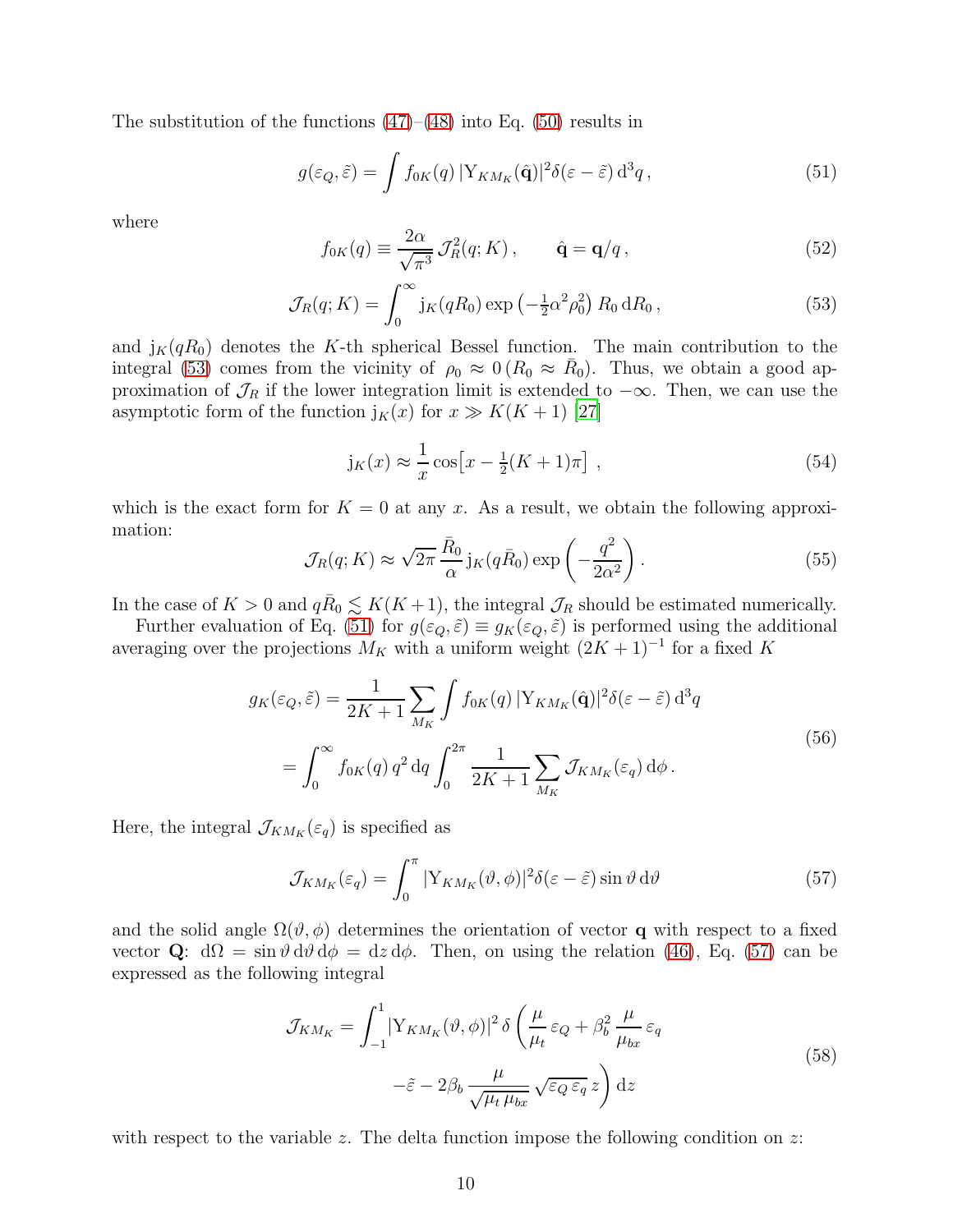$$
z = z_0 \equiv \cos \vartheta_0, \quad z_0 = \frac{1}{2\beta_b} \frac{\sqrt{\mu_t \mu_{bx}}}{\mu} \frac{1}{\sqrt{\varepsilon_Q \varepsilon_q}} \left( \frac{\mu}{\mu_t} \varepsilon_Q + \beta_b^2 \frac{\mu}{\mu_{bx}} \varepsilon_q - \tilde{\varepsilon}, \right), \tag{59}
$$

<span id="page-10-0"></span>for all  $z_0$  such that  $|z_0| \leq 1$ . The result of the integration over z can be written down as

$$
\mathcal{J}_{KM_K} = \frac{1}{2\beta_b} \frac{\sqrt{\mu_t \mu_{bx}}}{\mu} \frac{1}{\sqrt{\varepsilon_Q \varepsilon_q}} \Theta(\varepsilon_q - \varepsilon_{Q_1})
$$
  
 
$$
\Theta(\varepsilon_{Q_2} - \varepsilon_q) |Y_{KM_K}(\vartheta_0, \phi)|^2,
$$
 (60)

where  $\Theta$  is the Heaviside step function and

$$
\varepsilon_{Q_{1,2}} = \frac{1}{\beta_b^2} \frac{\mu_{bx}}{\mu_{\mu}} \left( \sqrt{\mu_t \tilde{\varepsilon}} \mp \sqrt{\mu \varepsilon_Q} \right)^2.
$$
 (61)

Substituting Eq. [\(60\)](#page-10-0) into Eq. [\(56\)](#page-9-3) and changing the integration variable q to variable  $\varepsilon_q$ , which is defined in Eq. [\(11\)](#page-3-5), lead to the following relation

$$
g_K(\varepsilon_Q, \tilde{\varepsilon}) = \frac{1}{2\beta_b} \frac{\sqrt{\mu_t \mu_{bx}}}{\mu} \frac{1}{\sqrt{\varepsilon_Q}} \int_{\varepsilon_{Q_1}}^{\varepsilon_{Q_2}} f_{0K}(\varepsilon_q) d\varepsilon_q
$$
  

$$
\int_0^{2\pi} \frac{1}{2K+1} \sum_{M_K} |Y_{KM_K}(\vartheta_0, \phi)|^2 d\phi,
$$
 (62)

<span id="page-10-1"></span>where

<span id="page-10-2"></span>
$$
f_{0K}(\varepsilon_q) \equiv \sqrt{2\mu_{bx}^3} f_{0K}(q(\varepsilon_q)).
$$
\n(63)

The integration over  $\phi$  in Eq. [\(62\)](#page-10-1) gives the factor of 1/2, since for any  $\Omega$  one has

$$
\frac{1}{2K+1} \sum_{M_K} \left| Y_{KM_K}(\Omega) \right|^2 = \frac{1}{4\pi} \,. \tag{64}
$$

Thus, for a random-oriented molecule,

<span id="page-10-3"></span>
$$
g_K(\varepsilon_Q, \tilde{\varepsilon}) = \frac{1}{4\beta_b} \frac{\sqrt{\mu_t \mu_{bx}}}{\mu} \frac{1}{\sqrt{\varepsilon_Q}} \int_{\varepsilon_{Q_1}}^{\varepsilon_{Q_2}} f_{0K}(\varepsilon_q) d\varepsilon_q.
$$
 (65)

Employing a convenient variable

$$
\omega = 2\varepsilon_q/\omega_0 \tag{66}
$$

and Eqs.  $(11)$ ,  $(48)$  and  $(63)$ , the distribution  $(65)$  takes the final form

$$
g_K(\varepsilon_Q, \tilde{\varepsilon}) = \frac{\alpha^4}{\beta_b \sqrt{(2\pi)^3}} \frac{\sqrt{\mu_t \mu_{bx}}}{\mu} \frac{1}{\sqrt{\omega_0 \varepsilon_Q}}
$$
  

$$
\int_{\omega_1}^{\omega_2} \mathcal{J}_R^2(\alpha \sqrt{\omega}; K) d\omega, \quad \omega_{1,2} \equiv \frac{2\varepsilon_{Q_{1,2}}}{\omega_0},
$$
 (67)

<span id="page-10-4"></span>for a fixed collision energy  $\varepsilon_Q$  in the *molecular* CMS.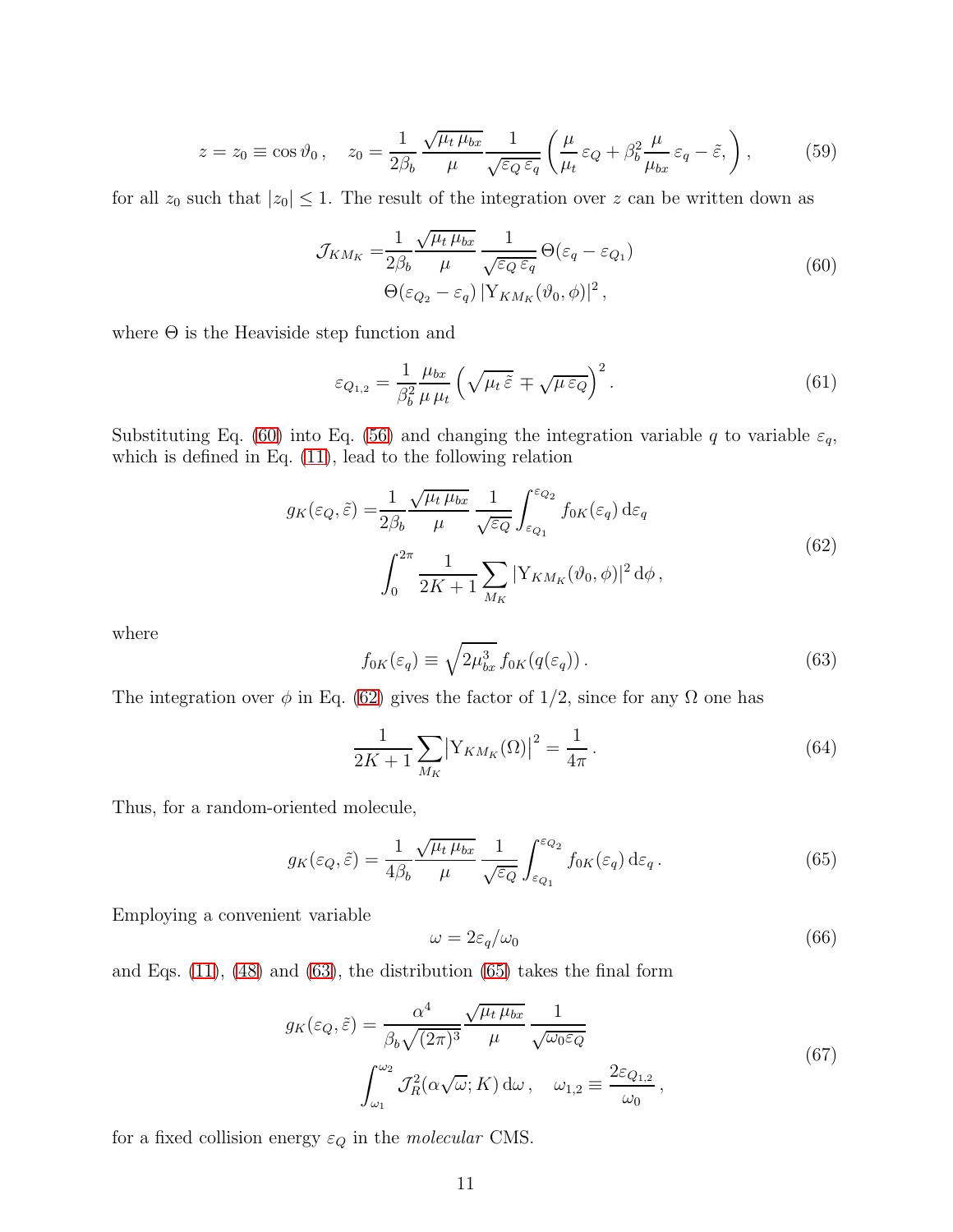Let us consider the limit  $\varepsilon_Q \to 0$ . Then, according to Eq. [\(46\)](#page-7-2), the corresponding distribution of  $\tilde{\varepsilon}$  is solely determined by the distribution of internal kinetic energy  $\varepsilon_q$  of the molecule  $BX$ :

$$
\tilde{\varepsilon} \sim \varepsilon_q \gg \varepsilon_Q. \tag{68}
$$

In this approximation

$$
\omega_{1,2} \approx \tilde{\omega} = \frac{2}{\beta_b^2} \frac{\mu_{bx}}{\mu} \frac{\tilde{\varepsilon}}{\omega_0},
$$
  
\n
$$
d\omega \to \Delta \omega = \omega_2 - \omega_1 = \frac{8}{\beta_b^2} \frac{\mu_{bx}}{\sqrt{\mu_t \mu}} \frac{\sqrt{\varepsilon_0 \tilde{\varepsilon}}}{\omega_0},
$$
\n(69)

so that

<span id="page-11-1"></span>
$$
g_K(\varepsilon_Q, \tilde{\varepsilon}) = \frac{2\alpha^4}{\beta_b^2 \sqrt{\pi^3}} \frac{\mu_{bx}}{\mu} \frac{1}{\omega_0} \sqrt{\tilde{\omega}} \mathcal{J}_R^2(\alpha \sqrt{\tilde{\omega}}; K) , \qquad (70)
$$

when  $\varepsilon_Q \to 0$ . In this limit, if the approximation [\(55\)](#page-9-4) is valid, Eqs. [\(67\)](#page-10-4) and [\(70\)](#page-11-1) take the following asymptotic forms:

$$
g_K(\varepsilon_Q, \tilde{\varepsilon}) = \frac{\alpha^2 \bar{R}_0^2}{\beta_b \sqrt{2\pi}} \frac{\sqrt{\mu_t \mu_{bx}}}{\mu} \frac{1}{\sqrt{\omega_0 \varepsilon_Q}}
$$
  

$$
\int_{\omega_1}^{\omega_2} \mathbf{j}_K^2(\alpha \bar{R}_0 \sqrt{\omega}) \exp(-\omega) d\omega
$$
 (71)

and

$$
g_K(\varepsilon_Q, \tilde{\varepsilon}) = \frac{4\alpha^2 \bar{R}_0^2}{\beta_b^2 \sqrt{\pi}} \frac{\mu_{bx}}{\mu} \frac{1}{\omega_0} \sqrt{\tilde{\omega}} j_K^2(\alpha \bar{R}_0 \sqrt{\tilde{\omega}}) \exp(-\tilde{\omega}), \qquad (72)
$$

respectively.

In the limit  $\varepsilon_Q \to \infty$ , the argument of the  $\delta$  function in Eq. [\(58\)](#page-9-5) tends to  $\tilde{\varepsilon} - \mu \varepsilon_Q / \mu_t$ , which means that

<span id="page-11-3"></span>
$$
\tilde{\varepsilon} \to \frac{\mu}{\mu_t} \varepsilon_Q \,, \quad \text{when} \quad \varepsilon_Q \to \infty \,. \tag{73}
$$

Let us note once more that it is invalid to use the above asymptotic relation, which is equivalent to Eq. [\(10\)](#page-3-6), when the condition  $\varepsilon_Q \gg \varepsilon_q \sim \omega_0/4$  is not fulfilled.

## <span id="page-11-0"></span>IV. RESULTS AND DISCUSSION

The distribution density [\(67\)](#page-10-4), which was calculated using a numerical integration in the case of  $p\mu + H_2$  $p\mu + H_2$  system, is shown<sup>2</sup> in Fig. [2](#page-12-0) as a function of kinetic energy  $\varepsilon$  in the *nuclear* CMS for several values of  $\varepsilon_Q$  (in the *molecular* CMS). Since the characteristic kinetic energy  $\omega_{bx}$  in the molecular ground state is determined by the zero-point vibrations:  $\omega_{bx} \sim \frac{1}{2} E_{\nu=0} = \omega_0/4$ , the magnitude of  $\omega_{bx}$  for the H<sub>2</sub> molecule is on the order of 0.1 eV. Therefore, the curve plotted in Fig. [2](#page-12-0) for  $\varepsilon_Q = 0.001$  eV practically represents the limit [\(70\)](#page-11-1). It is evident that the averaging over the distribution density  $g \equiv g_K$  in Eq. [\(40\)](#page-7-3) is important when the rate

<span id="page-11-2"></span><sup>&</sup>lt;sup>2</sup> For a simplicity of the notation, the integration variable  $\tilde{\varepsilon}$  in the presented plots of the functions [\(67\)](#page-10-4) and [\(70\)](#page-11-1) is displayed without the "tilde" sign.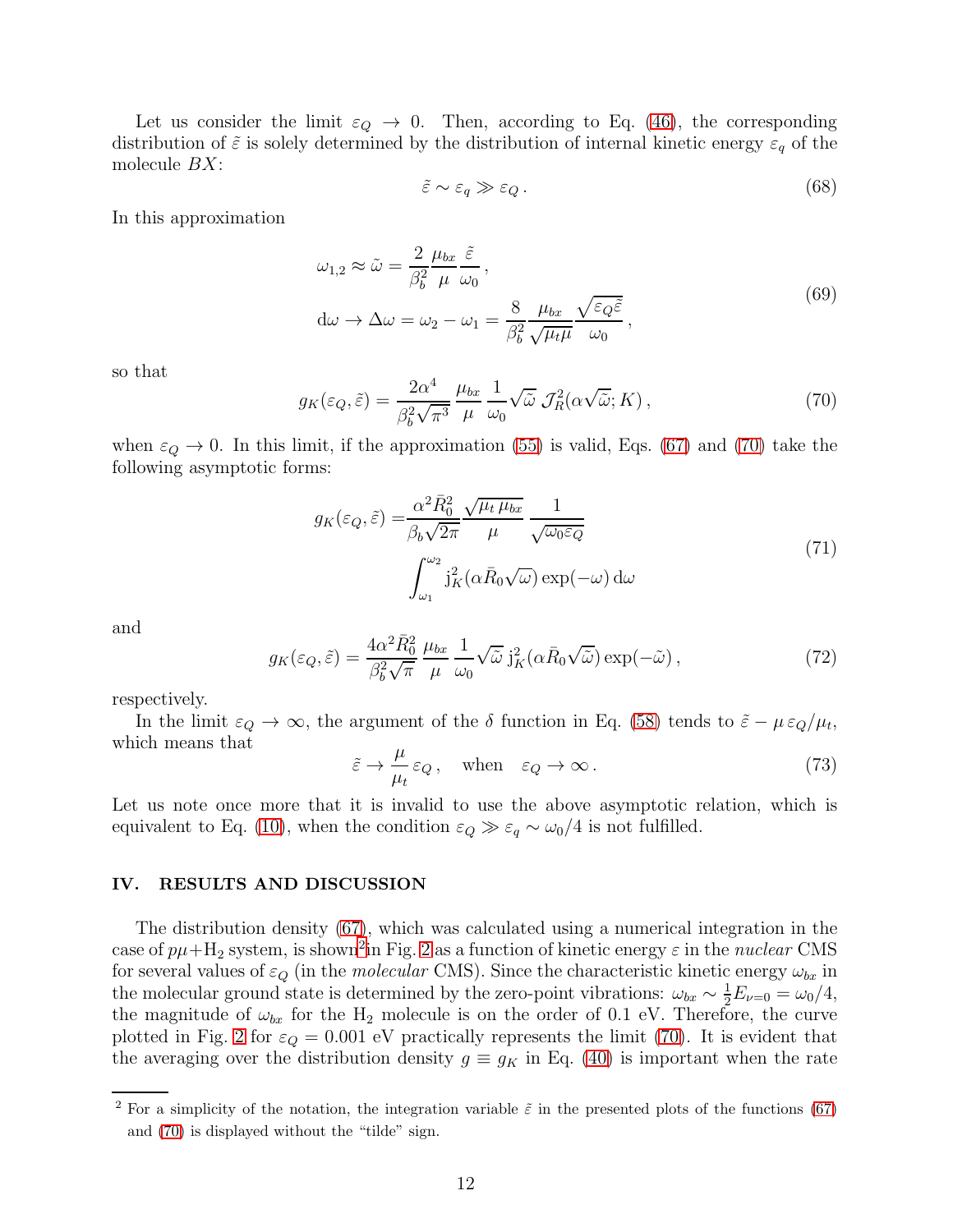

<span id="page-12-0"></span>FIG. 2. (Color online) Function  $g_{K=0}(\varepsilon_Q, \varepsilon)$  for  $p\mu + H_2$  at  $\varepsilon_Q = 0.001, 0.01,$  and 0.1 eV (in arbitrary units), together with the rate  $\lambda(\varepsilon)$  of nonresonant pp $\mu$  formation in the transition  $J = 1 \rightarrow J = 1, v = 0.$ 

 $\lambda(\varepsilon)$  significantly changes within the characteristic width of  $g_K$ , which occurs in the case of  $pp\mu$  formation presented in this figure.

The dependence of  $g_K$  on the rotational quantum numbers K is shown in Figs. [3](#page-12-1) and [4](#page-13-0) for  $\varepsilon_Q = 0.001$  and 1 eV, respectively. At  $\varepsilon_Q \lesssim 0.001$  eV, the distribution of  $\varepsilon$  is practically determined by the rotational-vibrational state of the  $H_2$  molecule. However, this distribution



<span id="page-12-1"></span>FIG. 3. (Color online) The distribution density  $g_K(\varepsilon_Q = 0.001 \text{ eV}, \varepsilon; K)$  for various rotational quantum numbers K in the case of  $p\mu + H_2$  process.

strongly changes for subsequent rotational numbers. The distribution maximum decreases with rising K. At  $\varepsilon_Q \gtrsim 1$  eV, the location of maximum of  $g_K$  is proportional to  $\varepsilon_Q$ , according to the asymptotic relation [\(73\)](#page-11-3). The rotational-vibrational motion of the molecule causes a significant broadening of this maximum, which is wider at higher  $\varepsilon_Q$ . The distribution  $g_K$ is flatter for greater K. The presented changes of  $g<sub>K</sub>$  for various K can lead to an appreciable dependence of the formation rates [\(39\)](#page-6-4) and [\(40\)](#page-7-3) on the initial rotational distribution of the target molecules.

In order to demonstrate effects of the internal nuclear motion in the target molecules,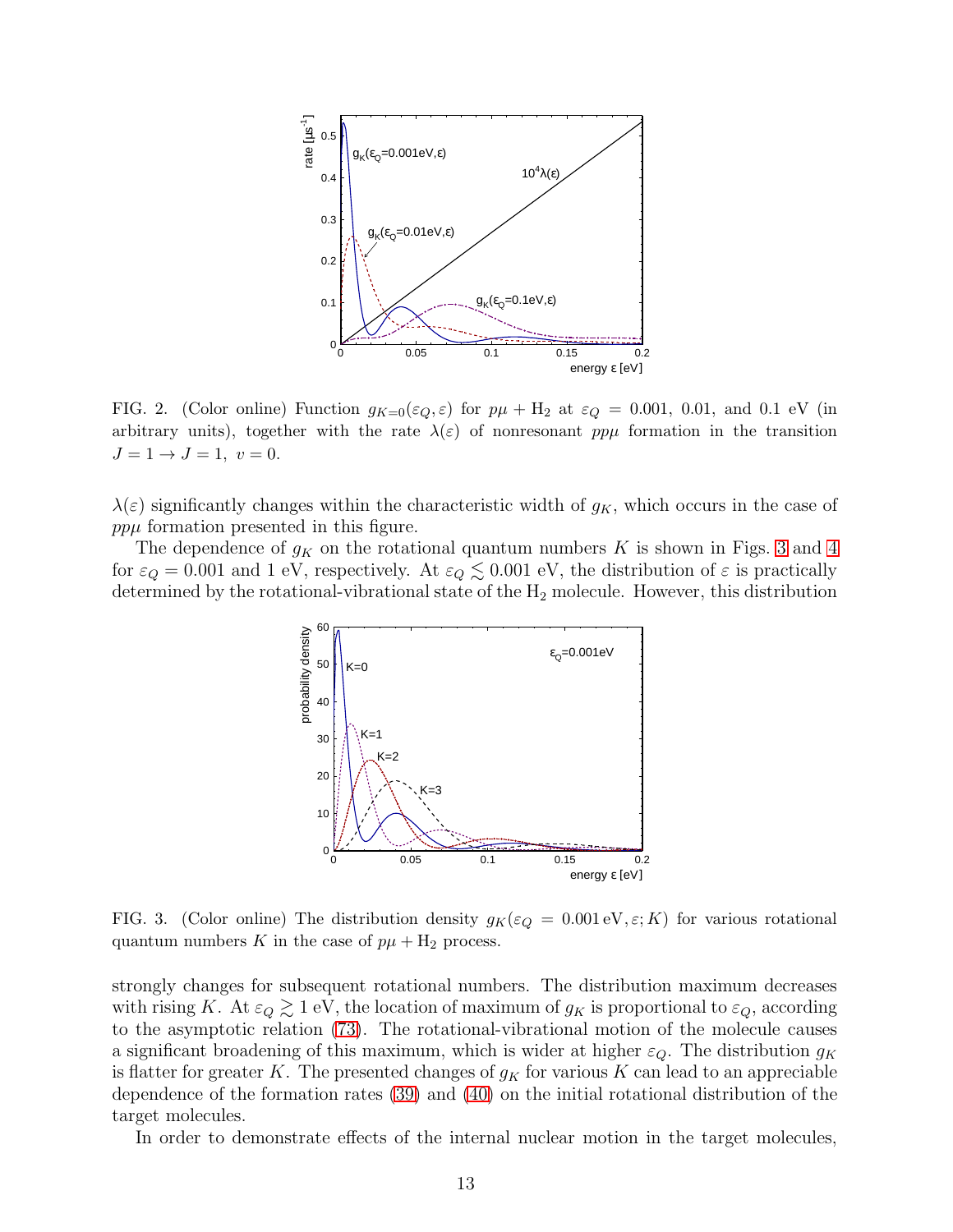

<span id="page-13-0"></span>FIG. 4. (Color online) The same as in Fig. [3](#page-12-1) for  $\varepsilon_Q = 1$  eV.

the molecular formation rate  $\Lambda(\varepsilon_0(\varepsilon))$ , which was calculated using Eq. [\(40\)](#page-7-3), and the input nuclear formation rate  $\lambda(\varepsilon)$  are plotted below for some interesting cases. For the sake of comparison, the pairs of the corresponding rates  $\Lambda(\varepsilon_0(\varepsilon))$  and  $\lambda(\varepsilon)$  are shown together using the asymptotic relation [\(73\)](#page-11-3) between kinetic energies  $\varepsilon_Q$  and  $\varepsilon$ . Since we consider target temperatures  $T \n\t\leq 300$  K, the hydrogenic molecules are always in the ground vibrational state  $\nu = 0$ 

The internal-motion effect in  $pp\mu$  formation for the transition  $J = 0 \rightarrow J = 0$ ,  $v = 0$  is shown in Fig. [5.](#page-13-1) The apparent difference between the rates below about 0.2 eV is due to



<span id="page-13-1"></span>FIG. 5. (Color online) The rates  $\Lambda$  (*molecular*) and  $\lambda$  (*nuclear*) of nonresonant pp $\mu$  formation versus kinetic energy  $\varepsilon$ , for the transition  $J = 0 \rightarrow J = 0$  in collision  $p\mu + H_2(K = 0)$ .

a significant variation of the input rate  $\lambda(\varepsilon)$  within a relatively narrow interval 5 meV  $\lesssim$  $\varepsilon \lesssim 0.2$  eV, which is comparable with the characteristic width of the distribution  $g_K$ . This effect disappears at higher energies. The nuclear-motion smearing of the formation rate for the ppu formation in the transition  $J = 1 \rightarrow J = 0$  is shown in Fig. [6.](#page-14-0) Here, this effect is due to the small magnitude of  $\lambda(\varepsilon)$  for the  $p\mu + p$  scattering at  $\varepsilon \to 0$  in the initial  $J = 1$ state. In general, such a behavior is typical for the nonresonant formation at the muonic atom scattering in higher partial  $(J > 0)$  wave state.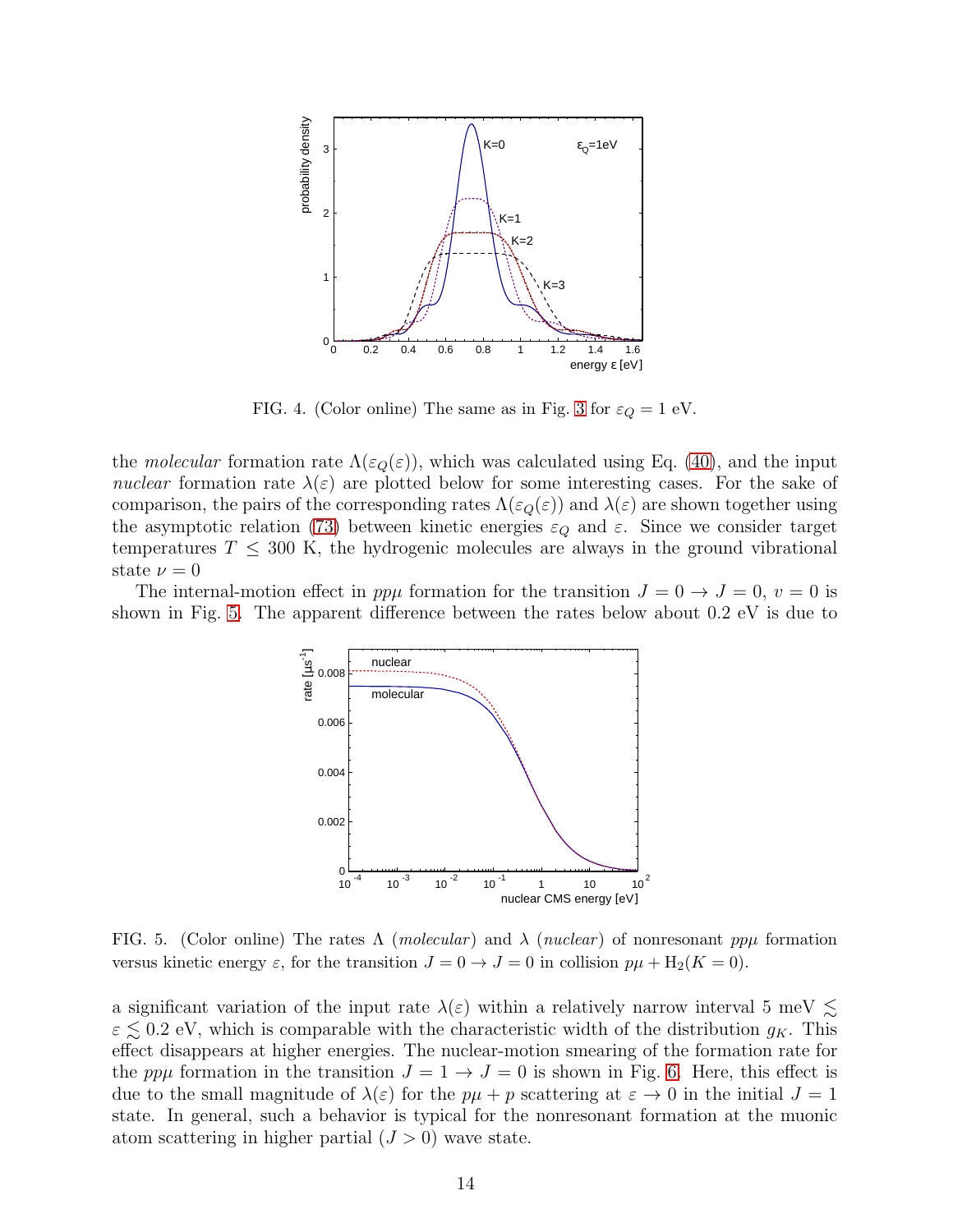

<span id="page-14-0"></span>FIG. 6. (Color online) The same as in Fig. [5](#page-13-1) for the transition  $J = 1 \rightarrow J = 0$ .

A dependence of the formation rate  $\Lambda$  on the initial rotational state of the target molecule is shown in Fig. [7,](#page-14-1) for the pp $\mu$  formation in the transition  $J = 0 \rightarrow J = 0$ . The appre-



<span id="page-14-1"></span>FIG. 7. (Color online) The same as in Fig. [5.](#page-13-1) The molecular rates  $\Lambda$  (solid lines) are calculated for the initial rotational states  $K = 0, 1, 2,$  and 3 of the  $H_2$  molecule.

ciable differences of  $\Lambda$  for various K lead to different values of the average formation rate  $\lambda(E,T)$  in the LAB frame, depending on the rotational population for a specified target and temperature. For example, strong nuclear-motion and rotational effects occur at relatively high energies (target temperatures) for the transition  $J = 2 \rightarrow J = 2$  in the nonresonant ttµ formation within the  $T_2$  molecule (see Fig. [8\)](#page-15-0). This is due to the existence of the  $tt\mu$ quasi-stationary state, which appears as a narrow peak in the elastic  $t\mu + t$  cross-section at the scattering energy  $\sim$  3 eV and  $J = 2$  [\[28,](#page-21-16) [29\]](#page-21-17).

Figure [9](#page-15-1) refers to the nonresonant formation of the  $dd\mu$  molecule [\(2\)](#page-1-2) in the loosely-bound state  $J = v = 1$  (see details in Ref. [\[18\]](#page-21-6)). For the thermalized  $d\mu$  atoms, the nonresonant process [\(2\)](#page-1-2) is unfeasible. However, such a reaction is effective in the case of nonthermalized  $d\mu$  atoms with collision energies exceeding the ionization threshold of the  $D_2$  molecule. The rate  $\Lambda(\varepsilon_Q(\varepsilon))$  plotted in this figure was estimated by averaging the corresponding input rate  $\lambda(\varepsilon)$  for  $dd\mu$  formation in the  $J = \nu = 1$  state [\[18\]](#page-21-6), with the use of Eqs. [\(40\)](#page-7-3) and [\(67\)](#page-10-4).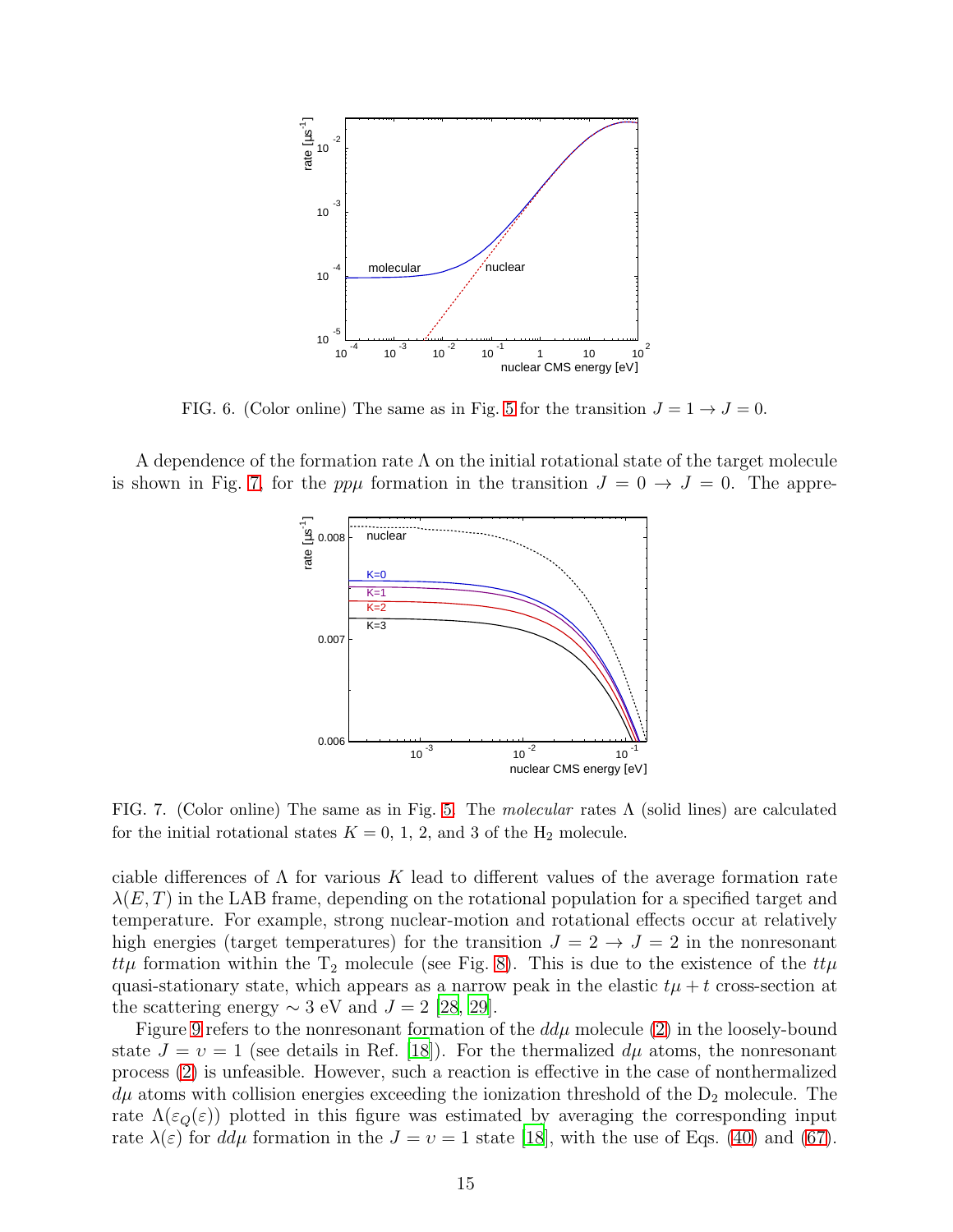

<span id="page-15-0"></span>FIG. 8. (Color online) The molecular  $\Lambda$  (for  $K = 0$  and 5, dashed lines) rates and the nuclear  $\lambda$ rate for the nonresonant  $tt\mu$  formation in the transition  $J = 2 \rightarrow J = 2$ .



<span id="page-15-1"></span>FIG. 9. (Color online) The total molecular  $\Lambda$  (solid line) and nuclear  $\lambda$  (dashed line) rates of nonresonant  $d\mu$  formation in the  $J = v = 1$  state versus energy  $\varepsilon$ . The Boltzmann population of the rotational energy levels of  $D_2$  for  $T = 300$  K is assumed.

A smearing of the rate  $\Lambda$  due to the internal nuclear motion is quite strong near the threshold. However, this effect cannot significantly affect the kinetics of dd-fusion, since the threshold is located at energy much higher than the thermal energies of typical  $D_2$  targets. Thus, a fraction of the nonthermalized  $d\mu$  atoms with such high energies ( $\sim 15$  eV) is small. The analogous around-threshold smearing effect is shown in Fig. [10](#page-16-0) for nonresonant formation of the  $dt\mu$  molecule in the loosely-bound state  $J = v = 1$ . This muonic molecule is created in the collision of  $t\mu$  with the  $D_2$  molecule. In this case, the threshold energy of 16 eV is somewhat greater than that for the  $dd\mu$  molecule.

The molecular rates  $\Lambda(E)$  of nonresonant  $dd\mu$  formation in the state  $J=0$ , in the case of  $d\mu$  collision with the molecules  $D_2$  and HD, are presented in Fig. [11](#page-16-1) as functions of LAB kinetic energy  $E$ . These rates were calculated using Eqs. [\(42\)](#page-7-5) and [\(44\)](#page-7-6). The corresponding nuclear rate  $\lambda(E)$  is plotted for a comparison. A strong smearing of  $\Lambda(E)$  appears at low collision energies ( $E \leq 0.1$  eV), where the input rate  $\lambda(\varepsilon)$  rises rapidly in the interval of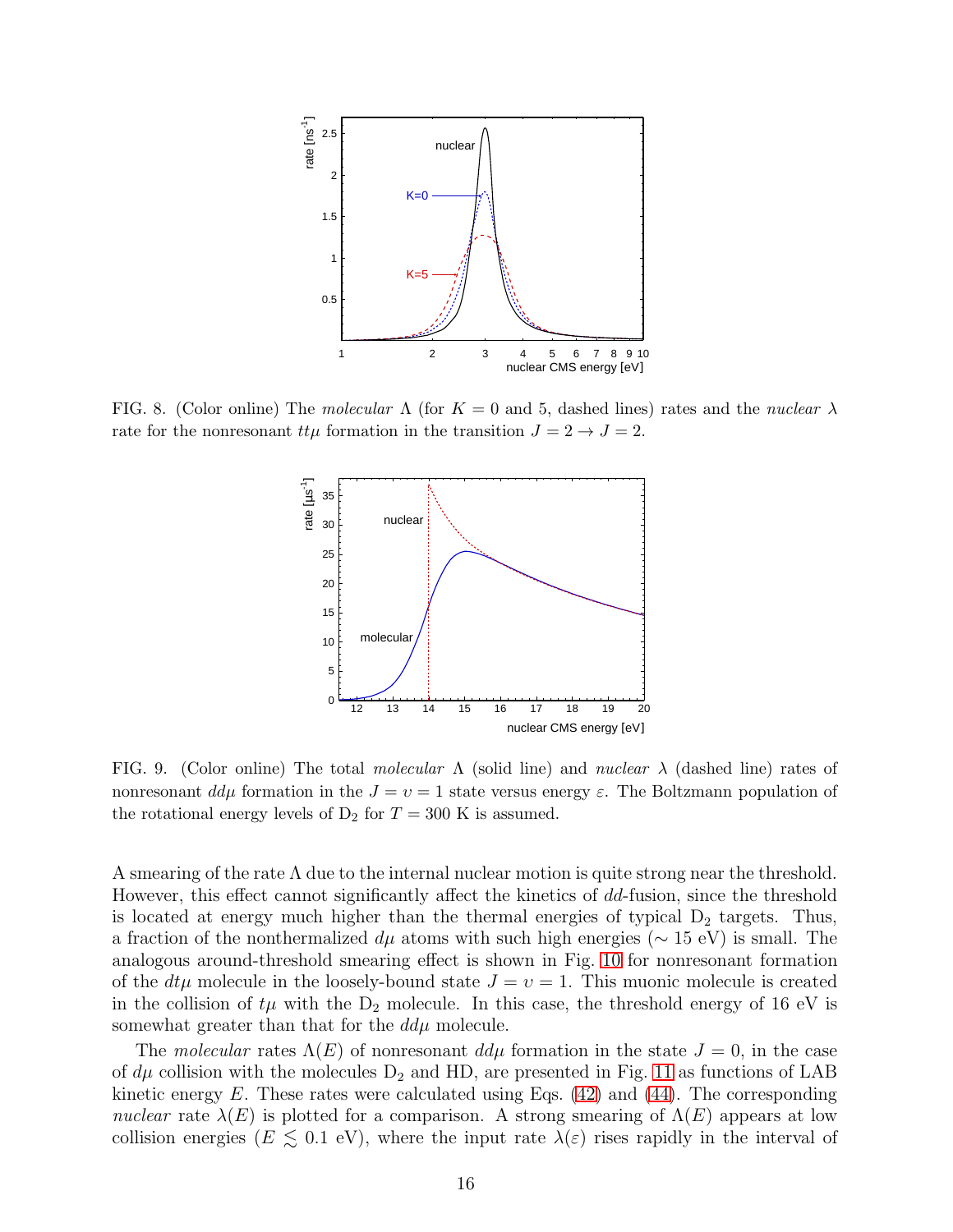

<span id="page-16-0"></span>FIG. 10. (Color online) The same as in Fig. [9](#page-15-1) for the  $dt\mu$  formation in the state  $J = v = 1$  in collision  $t\mu + D_2$ .



<span id="page-16-1"></span>FIG. 11. (Color online) The rate  $\Lambda(E)$  of nonresonant  $d\mu$  formation in the  $J=0$  state in  $d\mu$ collision with the target molecules  $D_2$  and HD versus LAB energy E. The molecules have the Boltzmann populations of their rotational levels for 30 K.

energies  $\varepsilon \ll \omega_0$ . As a result, the molecular rates are much greater than the corresponding nuclear rate for thermalized  $d\mu$  atoms. Also, an appreciable isotopic effect can be observed in Fig. [11](#page-16-1) at low energies. This effect is due to the different distributions  $g(\varepsilon_0, \varepsilon)$  of the deuteron kinetic energy in the molecules  $D_2$  and HD. Since most kinetic energy in the HD molecule is carried by the lighter proton, it follows that the mean kinetic energy of deuteron in HD is smaller than that in the  $D_2$  molecule. Let us note that the nonresonant  $dd\mu$ formation rate in the state  $(J = 1, v = 0)$  is very flat at low collision energies. As a result, there is no appreciable differences between the rates  $\lambda(E)$  and  $\Lambda(E)$  in this case.

Significant differences between the rates  $\lambda(E)$  and  $\Lambda(E)$  at lowest energies are of special importance when the conditions of steady-state kinetics are reached, e.g., as in the case of experiments reported in Ref. [\[3](#page-20-1)]. Under such conditions, the kinetics is described in terms of the thermally averaged rates of various  $\mu$ CF processes for a fixed target temperature. In calculations it is assumed that the distributions of LAB kinetic energies of the molecules and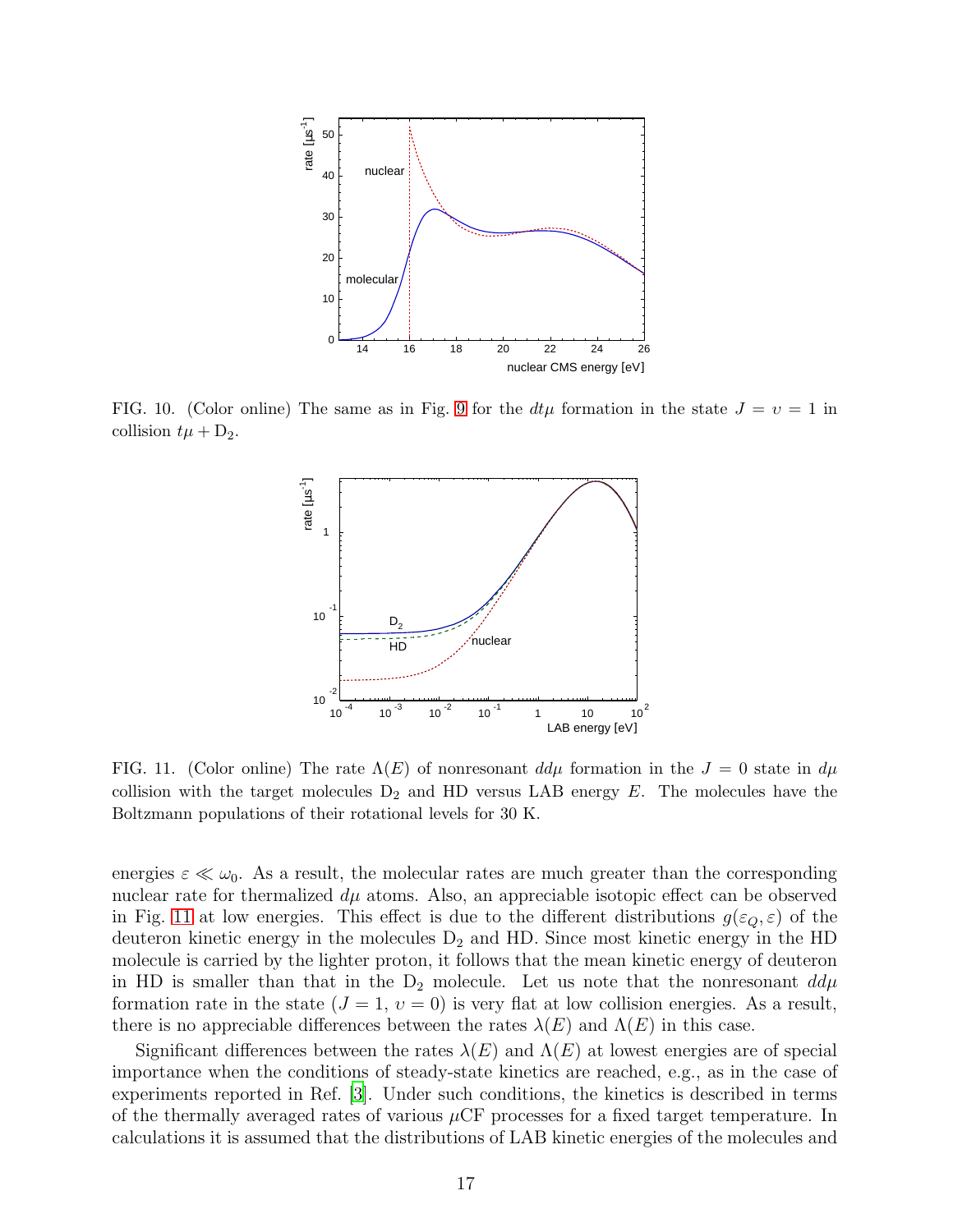muonic atoms in a gaseous target have the Maxwellian shape. The rotational levels of the target molecules obey the Boltzmann distribution. The thermally-averaged total nonresonant rates  $\lambda(T)$  and  $\Lambda(T)$  are plotted in Fig. [12](#page-17-0) as functions of the target temperature, for



<span id="page-17-0"></span>FIG. 12. (Color online) The thermally averaged total rates  $\lambda(T)$  and  $\Lambda(T)$  (for  $D_2$  and HD) of nonresonant  $d\mu$  formation as functions of the target temperature T. The experimental data for the HD target are taken from Ref. [\[3\]](#page-20-1). A contribution from the  $J = 1$  state is also plotted (dash-dotted line).

the  $D_2$  and HD gases. Also, the contribution from the state  $J = 1$  to the total rate is shown, which is practically identical for both the nuclear and molecular rates. The experimental data points at  $T = 50$ , 150, and 300 K were determined in Ref. [\[3](#page-20-1)] using the steady-state kinetics for a pure HD target. The calculated rates  $\lambda(T)$  and  $\Lambda(T)$  do not well describe the data. Nevertheless, the molecular rate  $\Lambda(T)$  for the HD target, which takes into account the deuteron motion within the molecule HD, is closer to the data than the nuclear rate  $\lambda(T)$ . From Fig. [12](#page-17-0) one can conclude that the theoretical rate  $\Lambda(T)$ , which takes into account an appreciable isotopic effect, is closer to the experimental data (compare the rates for  $D_2$ ) and HD.



<span id="page-17-1"></span>FIG. 13. (Color online) The contributions from the rotational states  $J = 0$  and 2 to the total molecular rate  $\Lambda(E)$  of nonresonant  $dt\mu$  formation in D<sub>2</sub> at 300 K.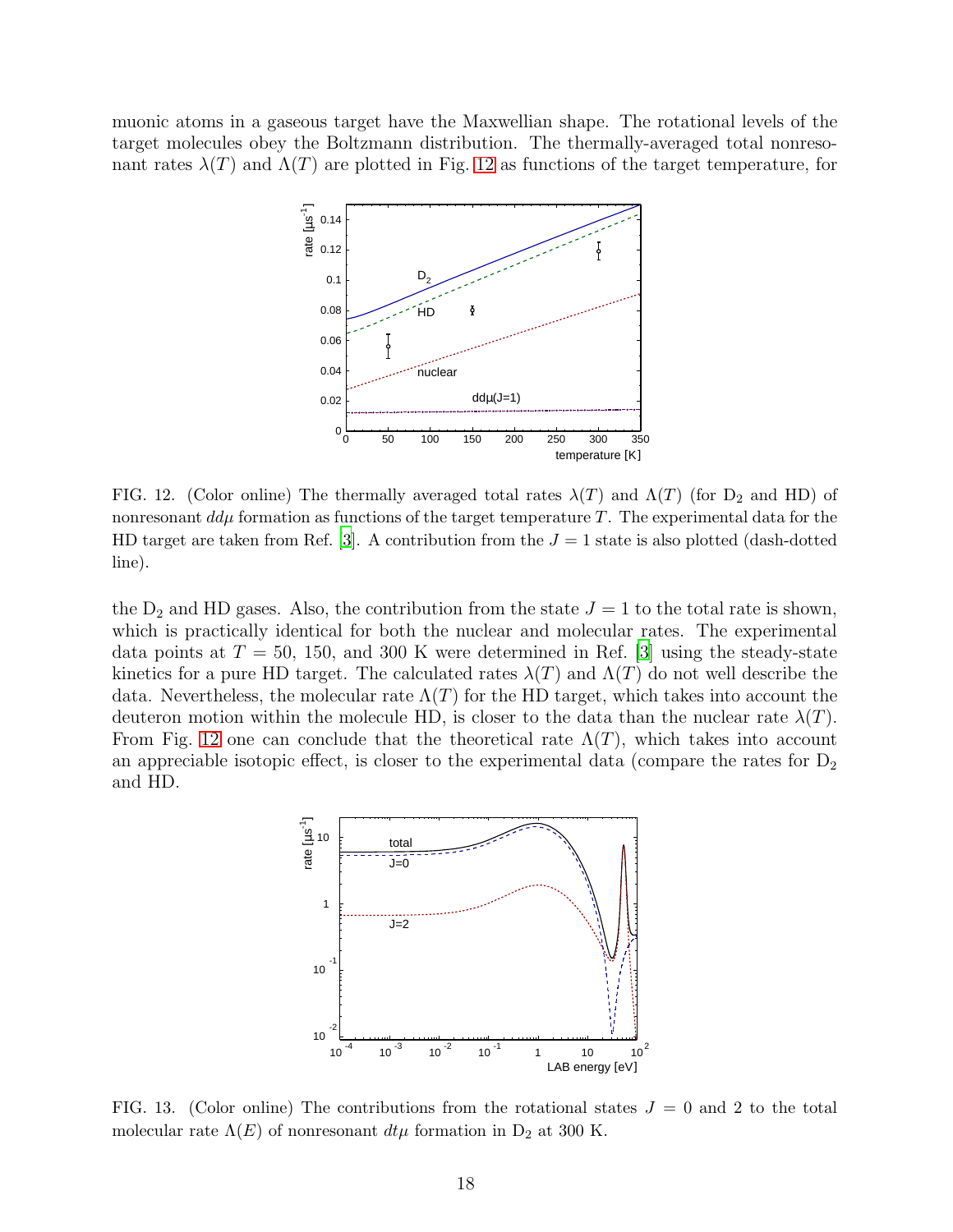The contributions to the total rate  $\Lambda(E)$  from the nonresonant  $dt\mu$  formation in the rotational states  $J = 0$  and 2 are shown in Fig. [13](#page-17-1) as functions of LAB energy. For the sake of clarity, a higher-energy contribution from the state  $J = v = 1$  of  $dt\mu$ , which is plotted in Fig. [10,](#page-16-0) is not included here. A negligible contribution from the state  $J = 1$ ,  $v = 0$  of  $dt\mu$  is not visible in this plot. The presented rates have been calculated assuming the 300-K Boltzmann distribution of the rotational levels of the target  $D_2$  molecules.

Our calculations of the thermally-averaged molecular rates  $\Lambda(T)$  are summarized in Tables [II](#page-18-0) and [III.](#page-18-1) The rates for the rotational states  $K = 0, 1$  of target molecules at 30 K are

| Muonic   | Target       | Temperature $T = 30$ K |        |             | Temperature $T = 300$ K |  |
|----------|--------------|------------------------|--------|-------------|-------------------------|--|
| molecule | molecule     | $K=0$                  | $K=1$  | Statistical | Boltzmann distribution  |  |
| $pp\mu$  | $\rm{H}_{2}$ | 1.806                  | 1.805  | 1.805       | 1.799                   |  |
| $pd\mu$  | $\rm{H}_{2}$ | 5.626                  | 5.618  | 5.620       | 5.582                   |  |
| $pt\mu$  | $\rm{H}_{2}$ | 6.375                  | 6.363  | 6.366       | 6.317                   |  |
| $dd\mu$  | $D_2$        | 0.0788                 | 0.0829 | 0.0801      | 0.139                   |  |
| $dt\mu$  | $D_2$        | 4.083                  | 4.433  | 4.200       | 7.249                   |  |
| $tt\mu$  | $\rm T_2$    | 2.685                  | 2.681  | 2.682       | 2.639                   |  |

<span id="page-18-0"></span>TABLE II. The calculated averaged nonresonant formation rates of muonic molecules  $[10^6 \text{ s}^{-1}]$  for different populations of the rotational numbers  $K$  of the target hydrogenic molecules.

separately shown in Table [II.](#page-18-0) The corresponding rate for the statistical mixture of these states is also given. These particular rates were calculated since at low temperatures the rotational

<span id="page-18-1"></span>TABLE III. The calculated averaged nonresonant formation rates  $[10^6 \text{ s}^{-1}]$  for different rotational numbers J of the muonic-molecule states  $Jv$ . The Boltzmann distribution of rotational states of the target molecules is assumed for the both temperatures.

| Temperature    | <b>State</b>   | Muonic molecule (Target molecule) |              |                           |                           |              |                           |
|----------------|----------------|-----------------------------------|--------------|---------------------------|---------------------------|--------------|---------------------------|
| $[\mathrm{K}]$ | $\overline{J}$ | $pp\mu$ (H <sub>2</sub> )         | $dd\mu$ (HD) | $dd\mu$ (D <sub>2</sub> ) | $dt\mu$ (D <sub>2</sub> ) | $dt\mu$ (DT) | $tt\mu$ (T <sub>2</sub> ) |
|                | $\overline{0}$ | 0.008                             | 0.0568       | 0.0653                    | 3.655                     | 3.893        | 0.003                     |
| 30             |                | 1.798                             | 0.0119       | 0.0119                    | 0.000                     | 0.000        | 2.680                     |
|                | $\overline{2}$ |                                   | 0.0015       | 0.0019                    | 0.454                     | 0.484        | 0.000                     |
|                | total          | 1.806                             | 0.0702       | 0.0791                    | 4.109                     | 4.377        | 2.683                     |
|                | $\overline{0}$ | 0.007                             | 0.1170       | 0.1234                    | 6.444                     | 6.550        | 0.003                     |
| 300            | 1              | 1.792                             | 0.0118       | 0.0118                    | 0.000                     | 0.000        | 2.636                     |
|                | 2              |                                   | 0.0038       | 0.0041                    | 0.805                     | 0.819        | 0.000                     |
|                | total          | 1.799                             | 0.1326       | 0.1393                    | 7.249                     | 7.369        | 2.639                     |

levels of hydrogen-isotope molecules in certain experimental targets are not equilibrated according to the Boltzmann distribution. On the other hand, at  $T \gg 30$  K, many rotational levels of the target molecules are excited. They obey the Boltzmann distribution in typical experimental conditions. Therefore, this distribution was applied in the calculations of the formation rates for  $T = 300$  K. A significant difference of the average  $dt\mu$  formation rate in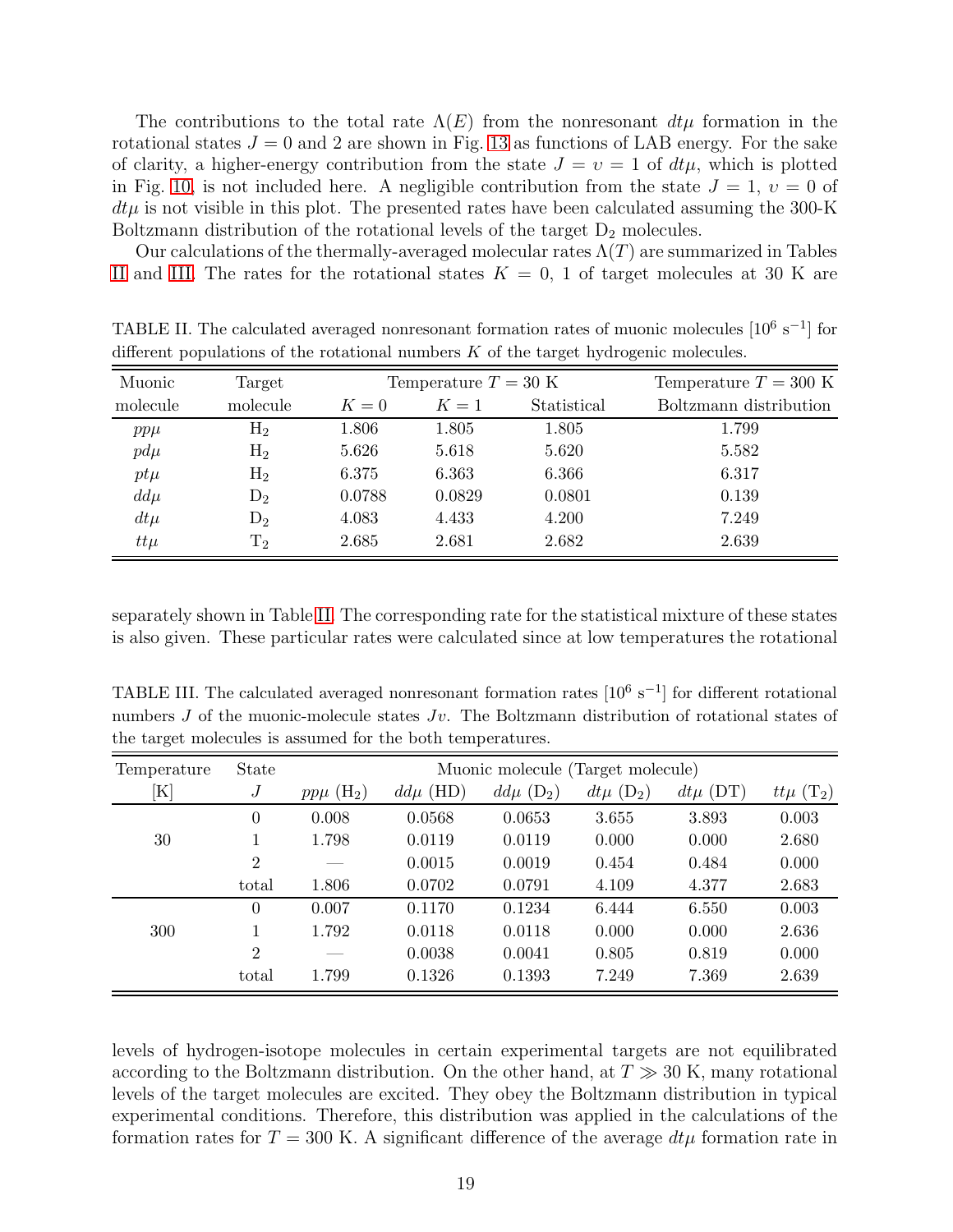the states  $K = 0$  and  $K = 1$  of  $D_2$  (see Table [II\)](#page-18-0) is due to a strong increase of the dominant nuclear formation rate  $J = 1 \rightarrow J = 0$  in the interval 0–0.1 eV and a greater internal kinetic energy of  $D_2$  in the state  $K = 1$ . The contributions from different rotational states J of the created muonic molecules to the total nonresonant formation rate  $\Lambda(T)$  are shown in Table [III](#page-18-1) for 30 and 300 K. Here the Boltzmann distribution of the rotational levels of the target molecules is assumed for the both temperatures. One can see that the molecular rates  $\Lambda(T)$  of nonresonant  $d\mu$  formation (in HD and  $D_2$ ) and  $d\mu$  formation (in D<sub>2</sub> and DT) display a significant isotope effect, in particular at the lower temperature.

The formation rates of muonic molecules, which were calculated and measured in various experiments, are compared in Table [IV.](#page-19-0) Here the values of the rates from Refs. [\[1,](#page-20-0) [15](#page-21-2)] and

| Muonic   | Experiment          |                         |                   | Theory   |                          |        |  |
|----------|---------------------|-------------------------|-------------------|----------|--------------------------|--------|--|
| molecule | Rate                | Conditions              | Ref.              | Rate     | Authors                  | Ref.   |  |
|          | $0.6^{+0.8}_{-0.5}$ | Gas, $300 K^*$          | [30]              | 2.6      | Zel'dovich and Gershtein | $[1]$  |  |
|          | $1.89 \pm 0.20$     | Liquid, $22 K^*$        | $\left[31\right]$ | 3.9      | Cohen et al.             | [15]   |  |
|          | $2.55 \pm 0.18$     | Liquid, $22 K^*$        | [32]              | 2.20     | Ponomarev and Faifman    | [16]   |  |
| $pp\mu$  | $2.74 \pm 0.25$     | Gas, 300 $\mathrm{K}^*$ | $[33]$            | 1.80     | Faifman                  | $[17]$ |  |
|          | $2.34 \pm 0.17$     | Gas, 300 $K^*$          | [34]              | 1.81     | Present work, 22 K       |        |  |
|          | $3.21 \pm 0.24$     | Solid, 3 K              | [35]              | 1.80     | Present work, 300 K      |        |  |
|          | $2.01\pm0.09$       | Gas, 300 K              | [20]              |          |                          |        |  |
|          |                     |                         |                   | 1.3      | Zel'dovich and Gershtein | $[1]$  |  |
|          | $5.8\pm0.3$         | Liquid, $22 K^*$        | [31]              | 3.0      | Cohen et al.             | $[15]$ |  |
|          | $6.82 \pm 0.25$     | Liquid, $22 K^*$        | $[32]$            | 5.91     | Ponomarev and Faifman    | [16]   |  |
| $pd\mu$  | $5.53\pm0.16$       | Gas, $300 K^*$          | [34]              | 5.63     | Faifman                  | $[17]$ |  |
|          | $5.9\pm0.9$         | Liquid, $22 K^*$        | [36]              | 5.63     | Present work, 22 K       |        |  |
|          | $5.6\pm0.2$         | Liquid, $22 K^*$        | [37]              | 5.58     | Present work, 300 K      |        |  |
|          |                     |                         |                   | 0.4      | Zel'dovich and Gershtein | $[1]$  |  |
|          |                     |                         |                   | 6.49     | Ponomarev and Faifman    | [16]   |  |
| $pt\mu$  | $7.5 \pm 1.3$       | Liquid, $23 K^*$        | [38]              | 6.38     | Faifman                  | $[17]$ |  |
|          |                     |                         |                   | 6.38     | Present work, 22 K       |        |  |
|          |                     |                         |                   | 6.32     | Present work, 300 K      |        |  |
|          |                     |                         |                   | 0.65     | Zel'dovich and Gershtein | $[1]$  |  |
|          | $1.8 \pm 0.6$       | Liquid, 23 K            | [39]              | 2.96     | Ponomarev and Faifman    | [16]   |  |
| $tt\mu$  | $2.3 \pm 0.6$       | Solid, 16 K             | [40]              | 2.64     | Faifman                  | $[17]$ |  |
|          | $2.84 \pm 0.32$     | Liquid, 22 K            | [41]              | 2.69     | Present work, 22 K       |        |  |
|          |                     |                         |                   | $2.64\,$ | Present work, 300 K      |        |  |

<span id="page-19-0"></span>TABLE IV. Experimental and calculated rates  $[10^6 \text{ s}^{-1}]$  of nonresonant formation of the muonic hydrogen molecules in different hydrogenic targets.

Refs. [\[16,](#page-21-3) [17\]](#page-21-4) are quoted at collision energy near zero, and  $\varepsilon = 0.04$  eV, respectively. The value of  $\lambda_{pp\mu}$  from the work [\[15\]](#page-21-2) has been corrected due to the updated value of the density of nuclei of liquid hydrogen  $N_0 = 4.25 \cdot 10^{22} cm^{-3}$ , used in the present work, and in accordance with the remark of review [\[1](#page-20-0)], where is pointed out, that the corrected value should be two times less. The label "Present work" denotes the average rate for the 22-K or 300-K Maxwell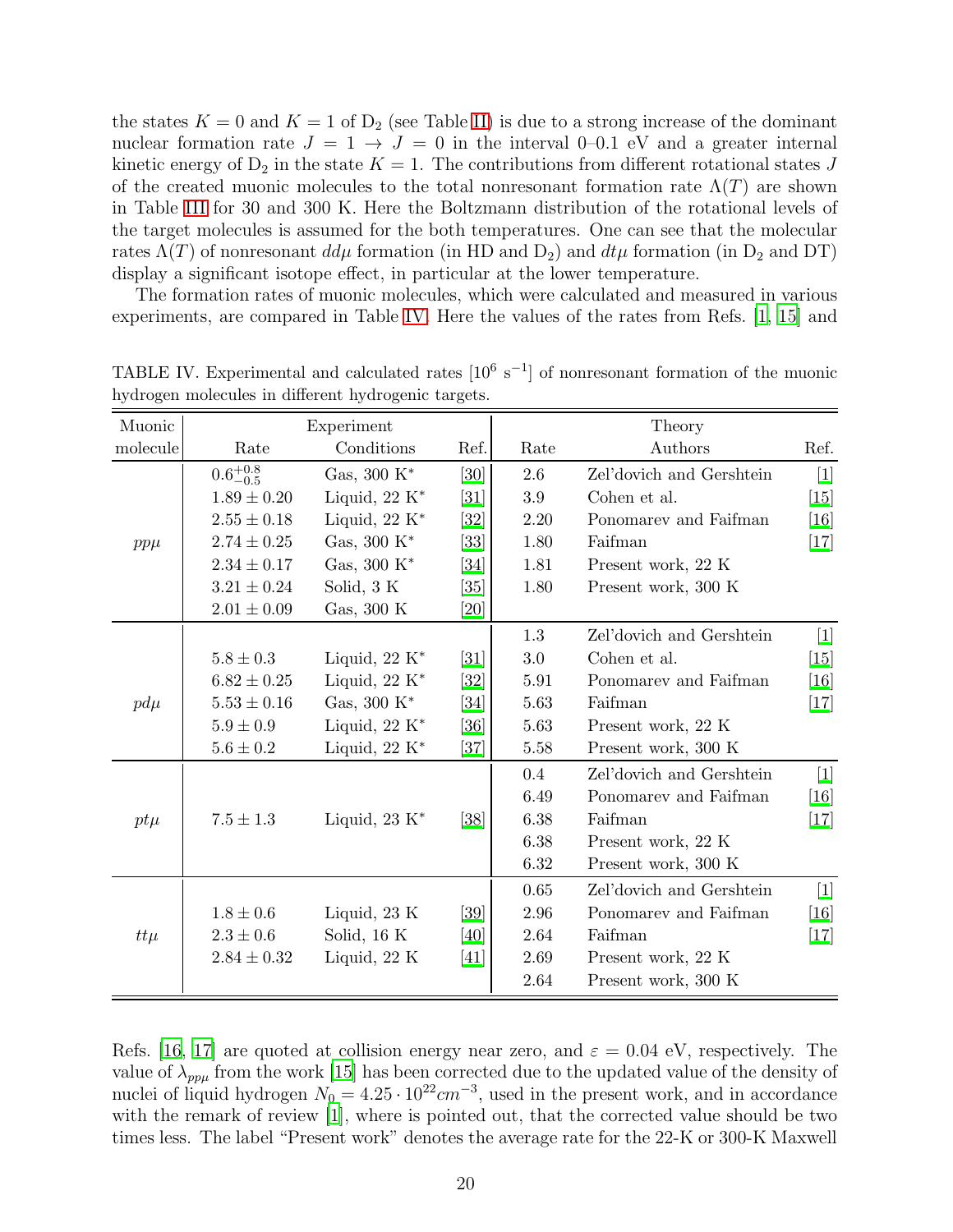distribution of muonic-atom energies. The asterisk superscript denotes an assumed value, when the experimental temperature is not explicitly given in a corresponding reference. As can be seen from this table, for the majority of muonic molecules, the calculated rates are in good agreement with the experimental data. Only the value of  $pp\mu$  formation rate, which is topical due to the forthcoming experiments  $[8, 9]$  $[8, 9]$  $[8, 9]$ , is a special case because of the disagreements between the theory and experiments. Moreover, the experimental data measured in different gaseous, liquid and solid hydrogen targets differ among themselves and are not sufficiently consistent. Therefore it is rather complicated to make a conclusion about the degree of agreement between the experimental and the theoretical values of the ppµ formation rates.

#### V. CONCLUSIONS

A role of the internal nuclear motion in the nonresonant formation of muonic hydrogenic molecules has been considered. In general, this motion leads to a significant smearing of the energy-dependent formation rates  $\Lambda(\varepsilon)$  in the  $a\mu+BX$  system, when the corresponding input rates  $\lambda(\varepsilon_b)$  calculated in the  $a\mu + b$  system [\[17\]](#page-21-4) strongly change within the energy intervals comparable with the magnitude of vibrational quanta of the target molecules  $BX \sim 0.1 \text{ eV}$ . In particular, this effect is important in the case of nonresonant  $dd\mu$  and  $dt\mu$  formation at  $\varepsilon \lesssim 0.1$  eV, which significantly affects the steady-state kinetics of  $\mu$ CF processes. Also, an appreciable isotopic effect in  $dd\mu$  nonresonant formation in  $D_2$  and HD gas has been found. Therefore, accurate simulations of various low-energy muonic processes in hydrogenic molecular targets require the use of the nonresonant formation rates with the nuclear-motion effect taken into account.

#### ACKNOWLEDGMENTS

The authors are grateful to Prof. L. I. Men'shikov for helpful discussions.

- <span id="page-20-0"></span>[1] Ya. B. Zeldovich and S. S. Gershtein, Usp. Fiz. Nauk. 71, 581 (1960), [Sov. Phys. Uspekhi 3, 593 (1961)].
- <span id="page-20-8"></span>[2] L. I. Ponomarev, Contemp. Phys. 31, 219 (1990).
- <span id="page-20-1"></span>[3] D. V. Balin, V. A. Ganzha, S. M. Kozlov, et al., Phys. Part. Nuclei 42, 185 (2011).
- <span id="page-20-2"></span>[4] L. N. Bogdanova, D. L. Demin, V. N. Duginov, et al., Phys. El. Part. At. Nucl. Lett 9, 605 (2012).
- <span id="page-20-3"></span>[5] L. N. Bogdanova, D. L. Demin, and V. V. Filchenkov, Yad. Fiz. 78, 12 (2015), [Phys. At. Nucl. **78**, 10–19 (2015)].
- <span id="page-20-4"></span>[6] MuCap Collaboration, <http://muon.npl.washington.edu/exp/MuCap/>.
- <span id="page-20-5"></span>[7] MuSun Collaboration, <http://muon.npl.washington.edu/exp/MuSun/>.
- <span id="page-20-6"></span>[8] A. Adamczak, D. Bakalov, L. Stoychev, and A. Vacchi, Nucl. Instrum. Meth. B 281, 72 (2012).
- <span id="page-20-7"></span>[9] R. Pohl, F. Nez, L. M. P. Fernandes, et al., JPS Conf. Proc. 18, 011021 (2017).
- <span id="page-20-9"></span>[10] V. I. Korobov, I. V. Puzynin, and S. I. Vinitsky, Muon Catal. Fusion 7, 63 (1992).
- <span id="page-20-10"></span>[11] V. I. Korobov, J. Phys. B **37**, 2331 (2004).